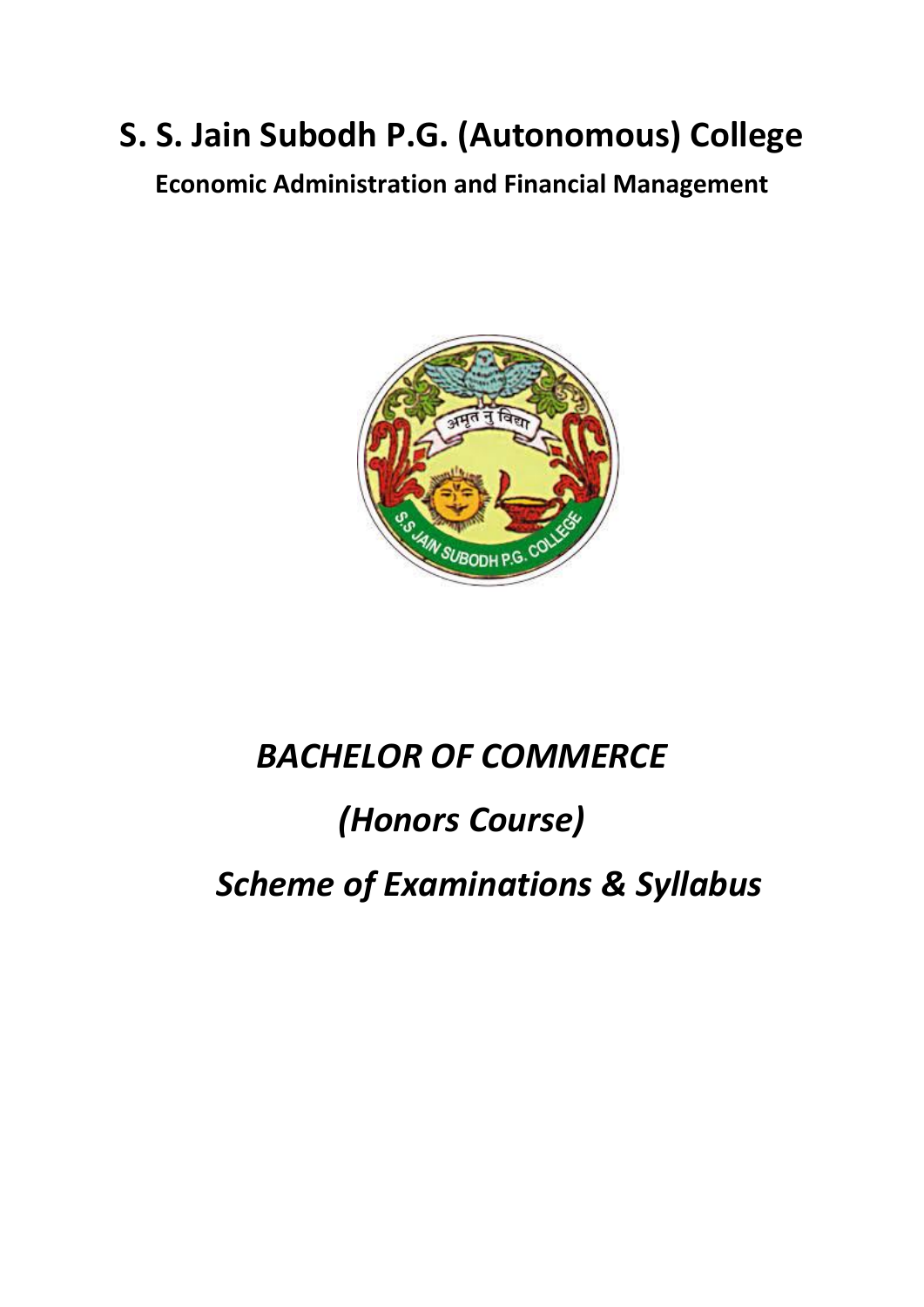# **S. S. Jain Subodh P.G. (Autonomous) College**

## **(Economic Administration and Financial Management)**

#### **B.COM (HONS)**

#### (Semester -I)

| Paper No. | Nomenclature                            |
|-----------|-----------------------------------------|
|           | <b>Business Economics</b>               |
|           | Indian Banking                          |
| 3.        | <b>Elements of Financial Management</b> |
| 4         | <b>Business Budgeting</b>               |

#### (Semester - II)

| Paper No. | Nomenclature                  |
|-----------|-------------------------------|
|           | <b>Managerial Economics</b>   |
|           | Indian Financial System       |
| 3.        | <b>Business Finance</b>       |
|           | Capital Expenditure Decisions |

#### (Semester - III)

| Paper No. | Nomenclature                                   |
|-----------|------------------------------------------------|
|           | Theory and Practice of Economic Administration |
|           | <b>Macro Economic Theory</b>                   |
| 3.        | Project Planning And Production Decision       |
|           | Development Banking                            |

#### (Semester - IV)

| Paper No. | Nomenclature                               |
|-----------|--------------------------------------------|
|           | Public Enterprises In India                |
|           | <b>Monetary Economics</b>                  |
| 3.        | Project Management And Control             |
|           | <b>Structure Of Financial Institutions</b> |

#### (Semester - V)

| Paper No. | Nomenclature                    |
|-----------|---------------------------------|
| 1.        | International Trade and Finance |
|           | Indian Economic Environment     |
| 3.        | <b>Rural Development</b>        |
|           | <b>Public Finance</b>           |

#### (Semester - VI)

| Paper No. | Nomenclature                            |
|-----------|-----------------------------------------|
|           | Foreign Exchange                        |
|           | <b>Business Environment in India</b>    |
| 3.        | Principles of Co-operation              |
| Δ         | <b>Central Financial Administration</b> |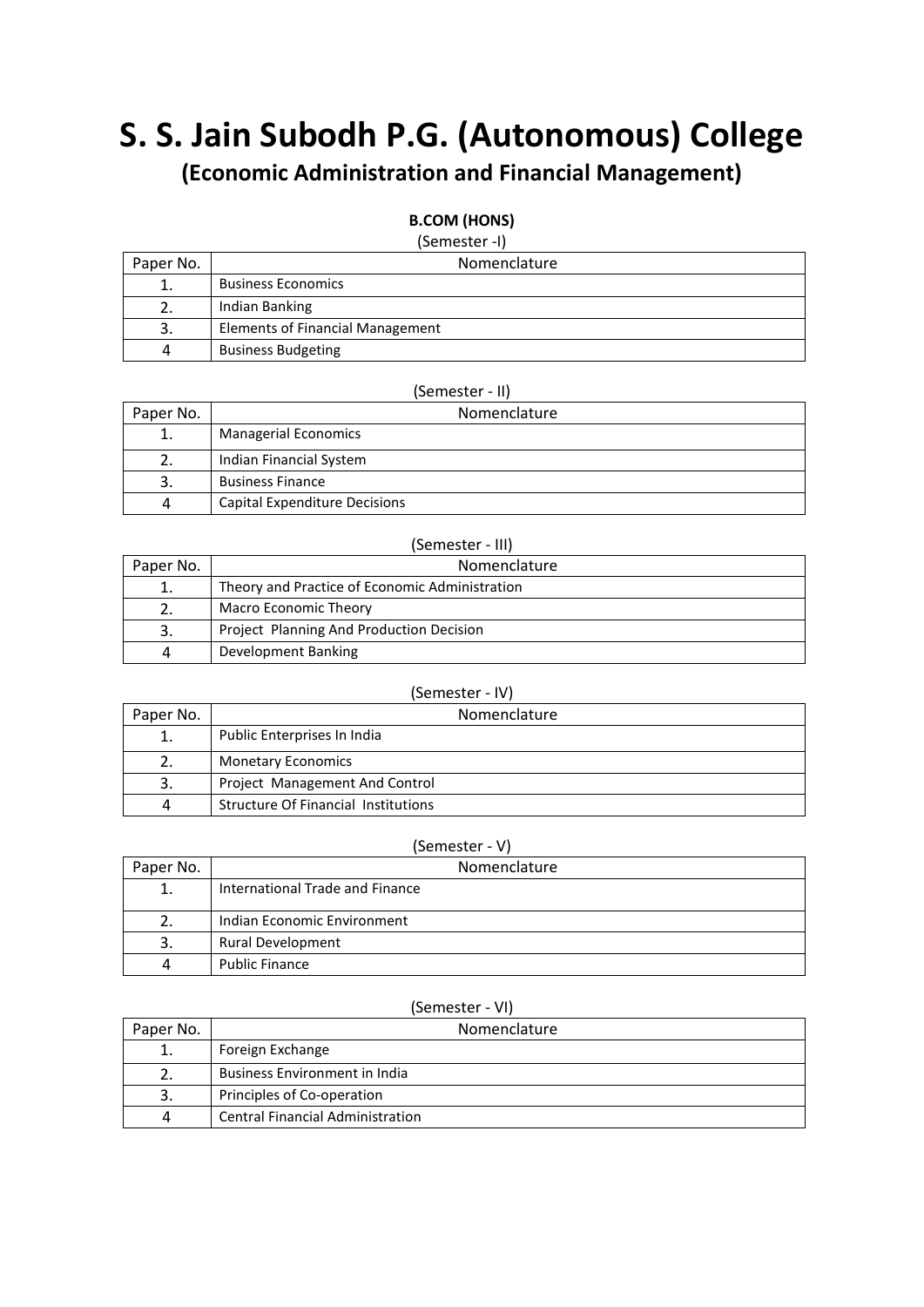## **S. S. Jain Subodh P.G. (Autonomous) College**

**(Economic Administration and Financial Management) B.COM.(HONS)EAFM. Scheme of Examinations & Syllabus 2016-19**

| (Semester -I) |                              |              |        |          |       |            |  |
|---------------|------------------------------|--------------|--------|----------|-------|------------|--|
| Paper No.     | Nomenclature of the Paper    | No. of Hours | Theory | Internal | Total | Time (end  |  |
|               |                              | per week     |        |          |       | sem. exam) |  |
| 1.            | <b>Business Economics</b>    |              | 70     | 30       | 100   | 3Hrs.      |  |
| 2.            | Indian Banking               |              | 70     | 30       | 100   | 3Hrs.      |  |
| 3.            | <b>Elements of Financial</b> |              | 70     | 30       | 100   | 3Hrs.      |  |
|               | Management                   |              |        |          |       |            |  |
| 4             | <b>Business Budgeting</b>    |              | 70     | 30       | 100   | 3Hrs.      |  |

(Semester - II)

| Paper No. | Nomenclature of the Paper     | No. of Hours | Theory | Internal | Total | Time (end  |
|-----------|-------------------------------|--------------|--------|----------|-------|------------|
|           |                               | per week     |        |          |       | sem. exam) |
| 1.        | <b>Managerial Economics</b>   |              | 70     | 30       | 100   | 3Hrs.      |
| 2.        | Indian Financial System       |              | 70     | 30       | 100   | 3Hrs.      |
| 3.        | <b>Business Finance</b>       |              | 70     | 30       | 100   | 3Hrs.      |
| 4         | Capital Expenditure Decisions |              | 70     | 30       | 100   | 3Hrs.      |

(Semester - III)

| Paper No. | Nomenclature of the Paper      | No. of Hours | Theory | Internal | Total | Time (end  |  |  |
|-----------|--------------------------------|--------------|--------|----------|-------|------------|--|--|
|           |                                | per week     |        |          |       | sem. exam) |  |  |
| 1.        | Theory and Practice of         |              | 70     | 30       | 100   | 3Hrs.      |  |  |
|           | <b>Economic Administration</b> |              |        |          |       |            |  |  |
| 2.        | Macro Economic Theory          |              | 70     | 30       | 100   | 3Hrs.      |  |  |
| 3.        | Project Planning And           |              | 70     | 30       | 100   | 3Hrs.      |  |  |
|           | <b>Production Decision</b>     |              |        |          |       |            |  |  |
| 4         | <b>Development Banking</b>     |              | 70     | 30       | 100   | 3Hrs.      |  |  |

(Semester - IV)

| JUILUJUUT IVI |                                                      |              |        |          |       |            |
|---------------|------------------------------------------------------|--------------|--------|----------|-------|------------|
| Paper         | Nomenclature of the Paper                            | No. of Hours | Theory | Internal | Total | Time (end  |
| No.           |                                                      | per week     |        |          |       | sem. exam) |
| 1.            | Public Enterprises In India                          |              | 70     | 30       | 100   | 3Hrs.      |
| 2.            | <b>Monetary Economics</b>                            |              | 70     | 30       | 100   | 3Hrs.      |
| 3.            | Project Management And<br>Control                    |              | 70     | 30       | 100   | 3Hrs.      |
| 4             | <b>Structure Of Financial</b><br><b>Institutions</b> |              | 70     | 30       | 100   | 3Hrs.      |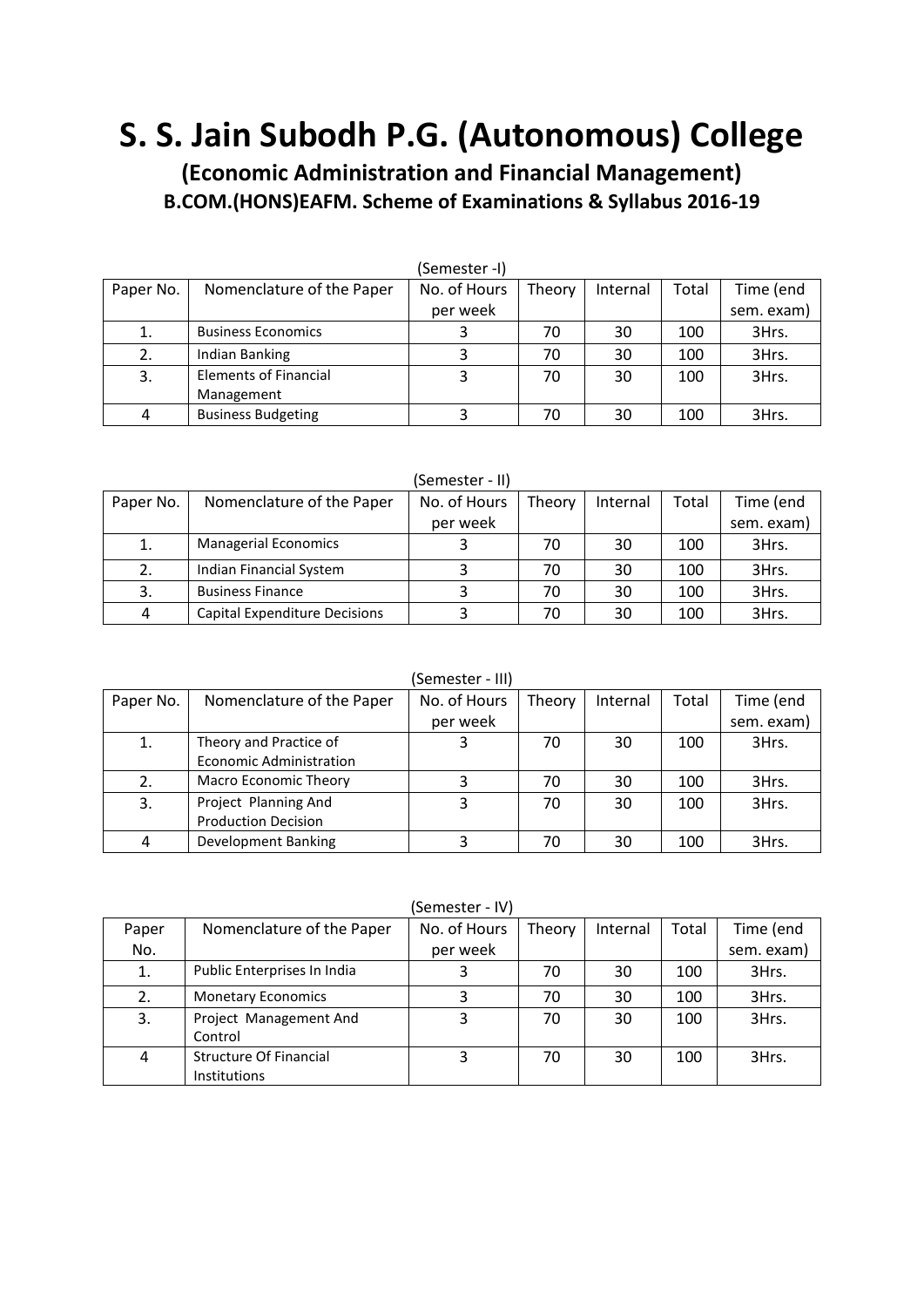| --------- |                                 |              |        |          |       |           |
|-----------|---------------------------------|--------------|--------|----------|-------|-----------|
| Paper     | Nomenclature of the Paper       | No. of Hours | Theory | Internal | Total | Time (end |
| No.       |                                 | per week     |        |          |       | sem.      |
|           |                                 |              |        |          |       | exam)     |
|           | International Trade and Finance |              | 70     | 30       | 100   | 3Hrs.     |
| 2.        | Indian Economic Environment     |              | 70     | 30       | 100   | 3Hrs.     |
| 3.        | <b>Rural Development</b>        |              | 70     | 30       | 100   | 3Hrs.     |
| 4         | <b>Public Finance</b>           |              | 70     | 30       | 100   | 3Hrs.     |

(Semester - V)

| (Semester -<br>VI) |  |
|--------------------|--|
|                    |  |

| Paper | Nomenclature of the Paper               | No. of Hours | Theory | Internal | Total | Time (end |
|-------|-----------------------------------------|--------------|--------|----------|-------|-----------|
| No.   |                                         | per week     |        |          |       | sem.      |
|       |                                         |              |        |          |       | exam)     |
| 1.    | Foreign Exchange                        |              | 70     | 30       | 100   | 3Hrs.     |
| 2.    | <b>Business Environment in India</b>    |              | 70     | 30       | 100   | 3Hrs.     |
| 3.    | Principles of Co-operation              |              | 70     | 30       | 100   | 3Hrs.     |
| 4     | <b>Central Financial Administration</b> |              | 70     | 30       | 100   | 3Hrs.     |

### **Examination Question Paper Pattern for all semester Exams**

### **Attempt all questions**

| 1 10 Questions (very short answer questions)                     | $10 * 1$ Mark $-10$ |  |
|------------------------------------------------------------------|---------------------|--|
| II 5 Questions (short answer questions)                          | $5 * 3$ Marks $-15$ |  |
| III 3 Questions (1 question from each unit with internal choice) | 3 * 15 Marks - 45   |  |

| Total of End Sem. Exam | - 70  |
|------------------------|-------|
| Internal Assessment    | - 30  |
| Maximum Marks          | - 100 |
| Minimum Marks          | - 40  |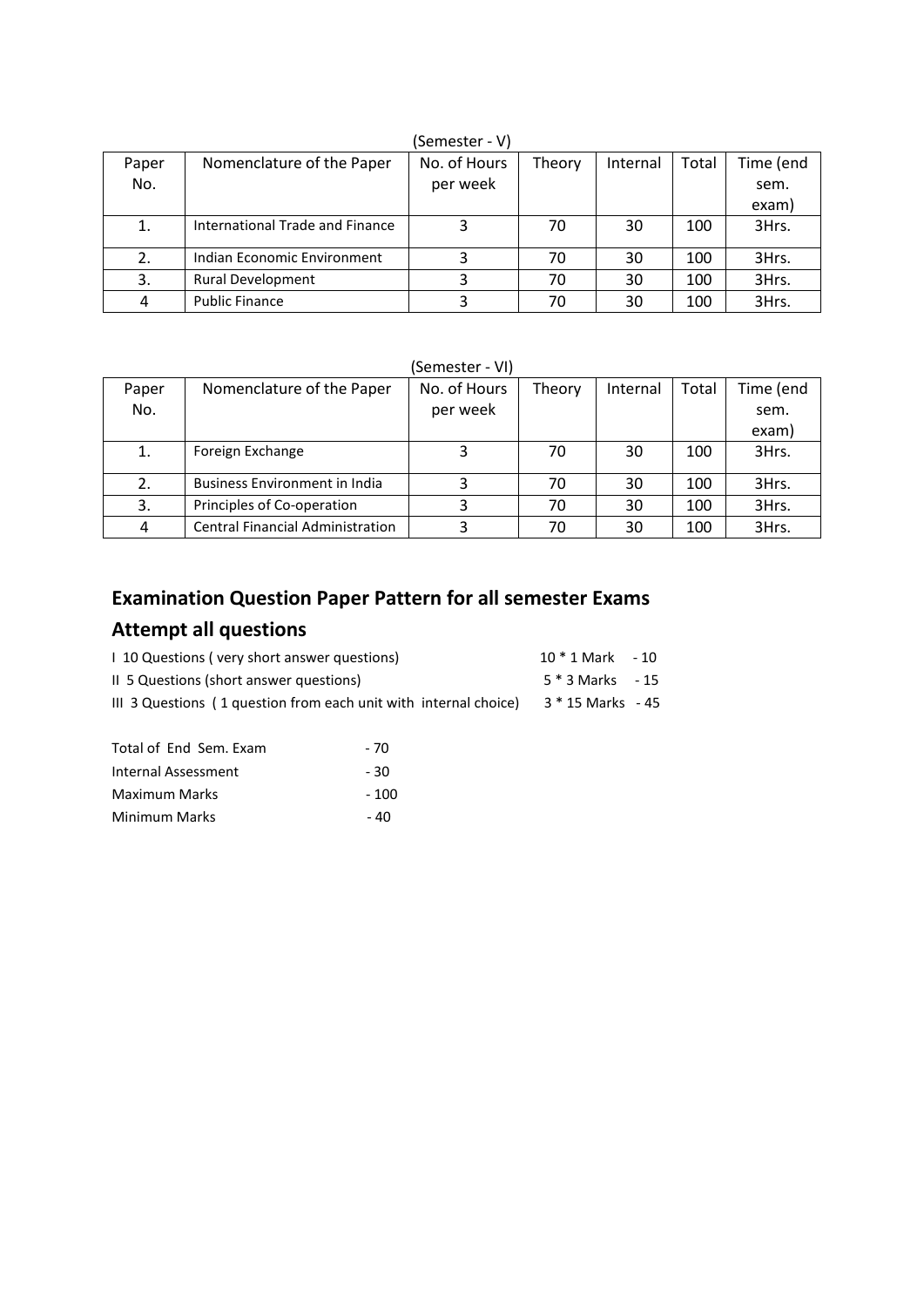## **S.S. JAIN SUBODH P G (AUTONOMUS) COLLEGE, JAIPUR**

### **BACHELOR OF COMMERCE (HONS.) Subject: Economic Administration And Financial Management Semester-I Paper- I : Business Economics**

#### **UNIT-I**

Meaning and scope of Economics, Difference between economics and business economics, Meaning, nature and scope of business economics, Role of business economics in formulation of business policies.

#### **UNIT-II**

Demand Analysis, utility and indifference curve approaches (elementary approach) Law of Demand and its determinants, elasticity of demand and its measurement and significance in business policies formulation.

Demand Forecasting: objectives, steps and techniques, demand forecasting for a new product.

#### **UNIT-III**

Meaning of production, factors of production, scale of production, law of returns, production equilibrium,

Importance of cost in Managerial decision. Economic Concept of cost Estimation and Alternative methods of Estimating cost- LAC as a Decision making tool. impact of Learning Curve.

Revenue Analysis. Supply and Law of Supply, elasticity of supply.

- 1. Agarwal- Somdeo : Business Economics
- 2. C. M. Choudhary : Business Economics
- 3. N. D. Mathur : Business Economics
- 4. Saraswat-Lodha : Business Economics
- 5. Sloman : Economics for Business
- $6.$  बी.पी. गुप्ता : व्यावसायिक अर्थशास्त्र
- $7.$  अग्रवाल, सोमदेव: व्यावसायिक अर्थशास्त्र
- $8.$  माथुर, गुप्ता, एवं आभा मोहन : व्यावसायिक अर्थशास्त्र
- 9. एम.एल. सेठ : अर्थशास्त्र के सिद्धान्त
- $10.$  एन. डी. माथुर व्यावसायिक अर्थशास्त्र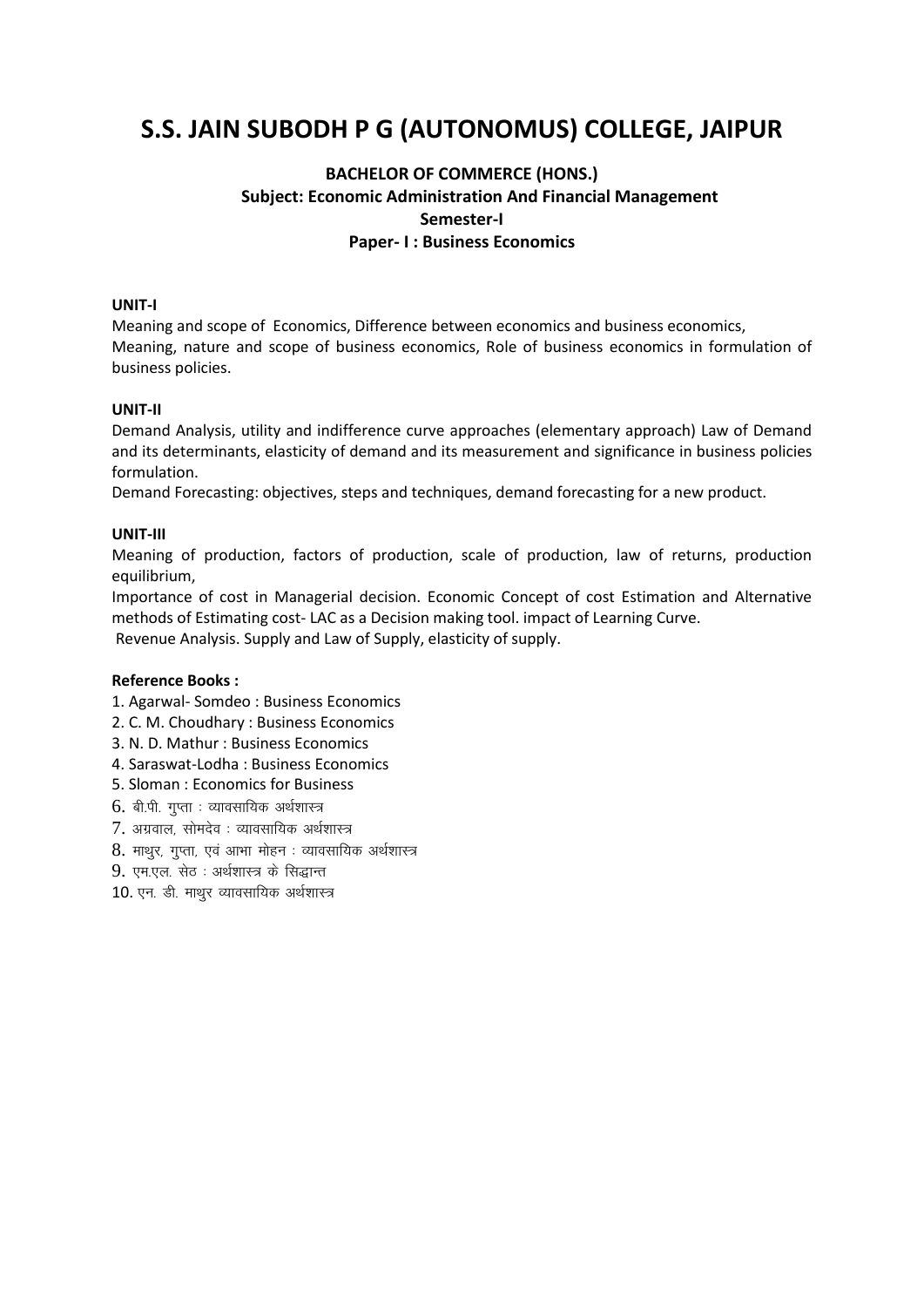#### **BACHELOR OF COMMERCE (HONS.) Subject: Economic Administration And Financial Management Semester-I Paper –II : Indian Banking**

#### **UNIT-I**

Banking: definition and functions, commercial banks, a study of commercial banks public and private sector, assets and liabilities management of commercial banks. RBI, credit control by RBI and NABARD,RRB.

#### **UNIT-II**

Recent trends in Indian Banking (E-banking, Innovative banking), Relationship between Banker and Customer- General and Special. . Monetary policy and Fiscal policy.

#### **UNIT-III**

Negotiable instruments, Cheques, bills of exchange and promissory notes , Endorsement and Crossing, presentation, collection and payment of Negotiable Instruments, Dishonor of cheques and its legal provisions. A Study of Banking Regulation Act,1949.

- 1. Kansal,Chaudhary,Rathore: Banking & Finance
- 2. Gupta, Swami : Banking & Finance
- 3. Khanna, Tiwari, & Jain : Banking & Finance
- 4. Vasant Desai : Bank Management
- 5. Suresh : Management of Banking & Financial Services
- $6.$  कसल चौधरी बैंकिग एवं वित्त
- 7. टंडन, माथुर : बैंकिंग एवं वित्त
- $8.$  yun, स्वामी एवं वशिष्ठः बैंकिंग एवं वित्त
- 9. <u>खन्ना, तिवारी एवं जैन : बैंकिंग एवं वित्त</u>
- $10.$  aीपक अग्रवाल : मुद्रा, बैंकिंग, लोक वित्त एवं अर्न्तराष्ट्रीय व्यापार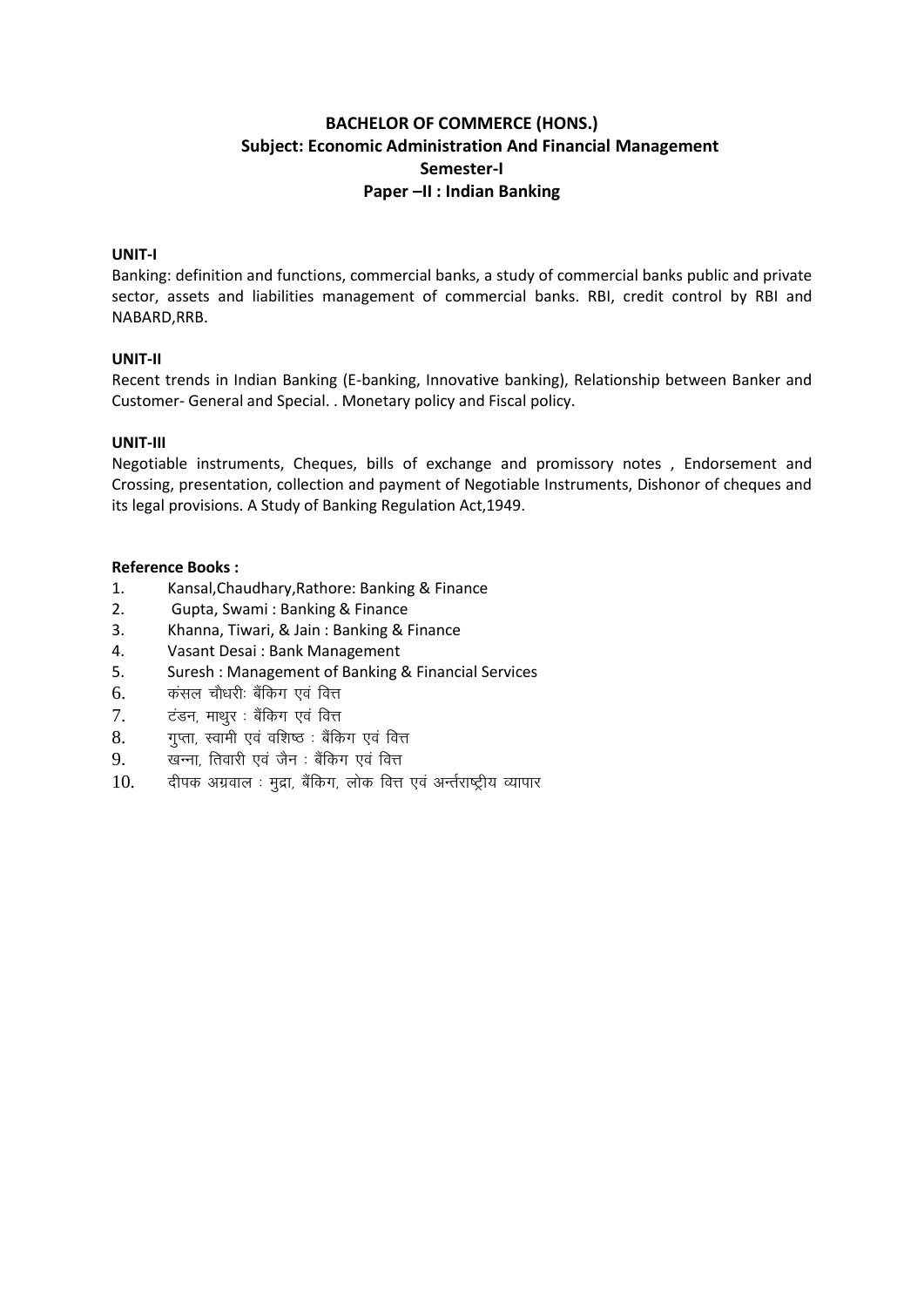#### **BACHELOR OF COMMERCE (HONS.) Subject: Economic Administration And Financial Management Semester-I Paper –III : Elements of Financial Management**

#### **UNIT-I**

Meaning, significance and objectives of Financial Management. Modern and Traditional Approach of Financial Management. Financial Planning and Forecasting.

#### **UNIT-II**

Ratio analysis, Liquidity, Activity, Profitability and Leverage Ratios. Management of Inventory and Receivables. Management of Cash and Marketable Securities.

#### **UNIT-III**

Fund flow Statement: changes in Working Capital, Sources and Uses of funds. Capital Structure. Break-even Analysis.

- 1. Agarwal, Agarwal : Financial Management
- 2. M.R. Agarwal : Financial Management
- 3. Ravi M. Kishore : Financial Management
- 4. Prasannchandra : Financial Management
- 5. R.P. Rustagi : Financial Management
- 6. Khan, Jain : Financial Management
- 7. I.M. Pandey : Financial Management
- $8$  अग्रवाल, अग्रवाल: वित्तीय प्रबन्ध
- $9$  एम.आर. अग्रवाल : वित्तीय प्रबन्ध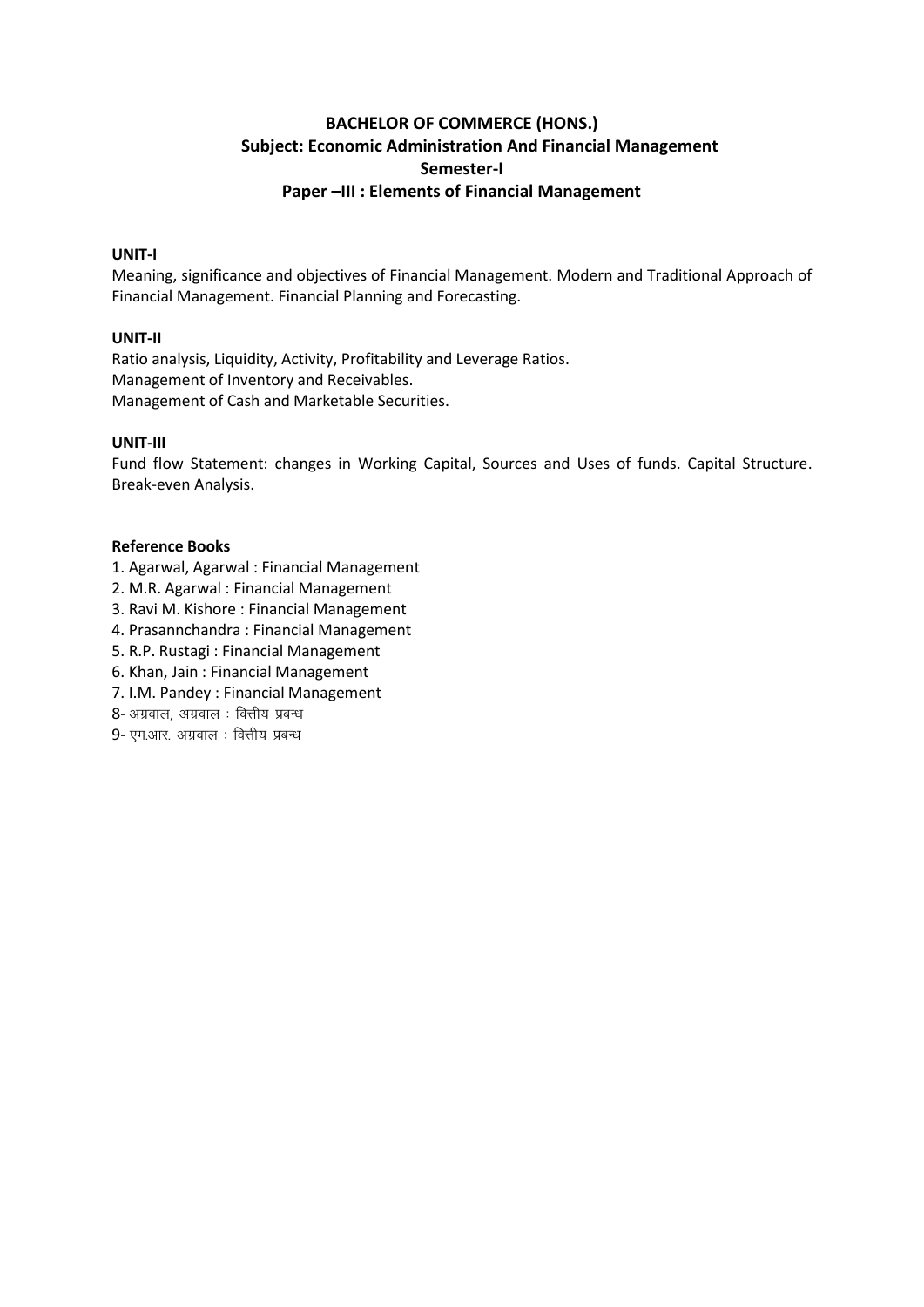#### **BACHELOR OF COMMERCE (HONS.) Subject: Economic Administration And Financial Management Semester-I Paper-IV: Business Budgeting**

#### **UNIT-I**

Business Budgets and Budgeting: meaning, nature, objectives, advantages and limitations of budgets and budgeting, budget terminology, preparation of budget, budget co-ordination, essentials of an effective budgeting. Business Budgets, Surplus budgets, Deficit Budgets and its limitations in Public/Private sector Institutions, Types of Budgets: fixed and flexible budget, finance budgets, master budget sales budget, production budget, cost of production budget- direct material budget, direct labour budget and overhead budget.

Zero Base Budgeting.

#### **UNIT-II**

Business forecasting: meaning, theories, importance and limitations of business forecasting. Techniques and tools of business forecasting. Essentials of business forecasting. Performance Budgeting: The concept, Evolution and its applicability to Government and business with special reference to India. Steps in the preparation of Performance Budgets, follow-up, Evaluation (including Concurrent Evaluation) and Monitoring: Information management success and limitations of performance budgeting in India with special focus on Banks, Financial Institutions and Public Enterprises, budgeting control. Budgetary control: meaning, characteristics, objectives and benefits of budgetary control. Budgetary Control v/s standard costing. Sales variance, material variance, labour variance.

#### **UNIT-III**

Cash budgeting: meaning, importance, and forms of cash budget, preparation of cash budget. Budgeting and Management Reports: Financial Forecasting and Investment Decisions, Cost of Capital.

- 1. Agarwal, Vijay, Surolia : Business Budgeting
- 2. M.R. Agarwal : Business Budgeting
- 3- अग्रवाल, विजय, सुरोलिया: व्यावसायिक बजटन
- 4- एम.आर. अग्रवाल : व्यावसायिक बजटन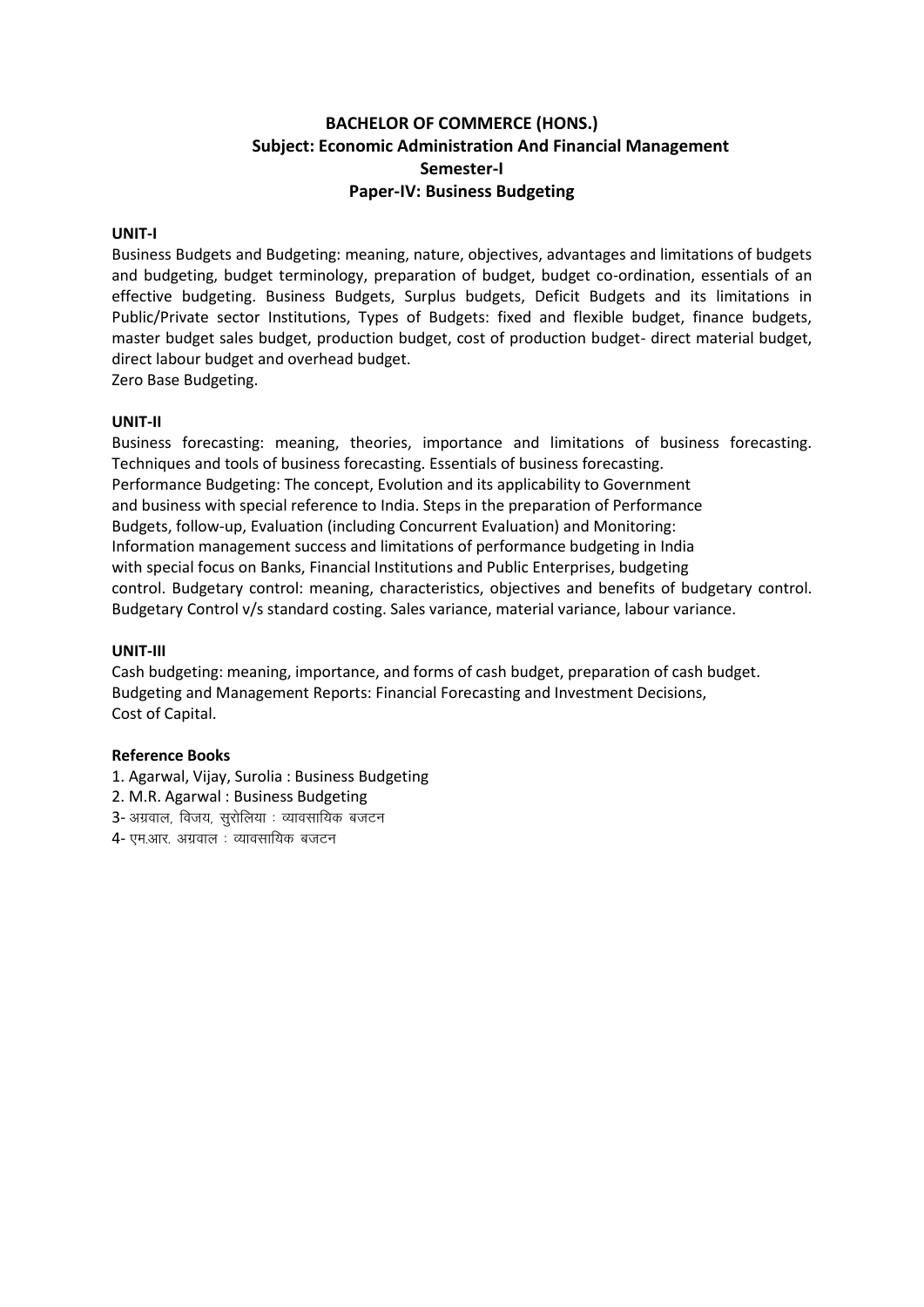#### **BACHELOR OF COMMERCE (HONS.) Subject: Economic administration and financial management Semester-II Paper- I : Managerial Economics**

#### **UNIT-I**

Nature and Scope of Managerial Economics. Role and responsibility of Managerial Economists. Introduction to Risk, Asymmetric Information and Game theory, Nash Equilibrium. The Concept of Equilibrium: Working of the General equilibrium system, and its limitations.

#### **UNIT-II**

Price determination under different market structures, Perfect competition, Monopoly, Discrimination Monopoly, Imperfect competition, Oligopoly.

#### **UNIT-III**

National Income analysis: Meaning and significance of national income, Various concepts relating to national income and their computation, methods of estimating national income including social accounting techniques, national income and economic welfare. Green National Income.

Factor pricing: Determination of Rent, Wages, Interest, Profit, Marginal productivity theory of distribution

- 1. Agarwal : Managerial Economics
- 2. Petersen, Jain : Managerial Economics
- 3. Varshney, Maheshwari : Managerial Economics
- 4. Saraswat, Lodha : Business Economics
- 5. Agarwal Somdeo : Business Economics
- 6. N.D. Mathur : Business Economics
- 7. सिंह, शर्मा, चौधरी : प्रबन्धकीय अर्थशास्त्र
- $8.$  बी.पी. गुप्ता : व्यावसायिक अर्थशास्त्र
- $9.$  अग्रवाल, सोमदेव $:$  व्यावसायिक अर्थशास्त्र
- $10$ . टी.टी. सेठी: मेक्रो अर्थशास्त्र
- $11.$  एन. डी. माथुर व्यावसायिक अर्थशास्त्र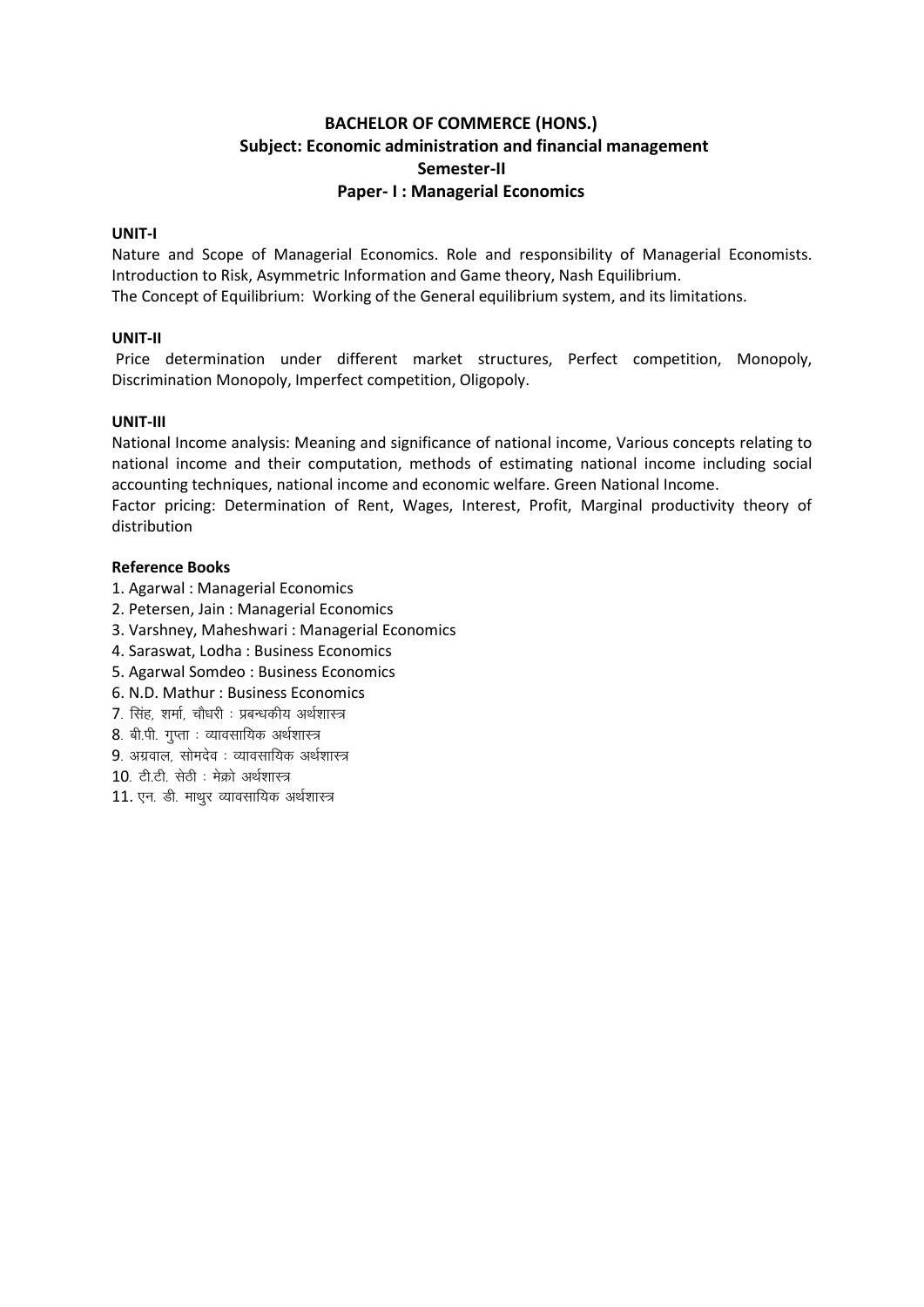#### **BACHELOR OF COMMERCE (HONS.) Subject: Economic administration and financial management Semester-II Paper-II : Indian Financial System**

#### **UNIT-I**

Introduction of Financial system: Functions and Issues, Financial Sector reforms in India.

#### **UNIT-II**

Financial Services: Merchant Banking, Mutual Funds, Credit Rating, Venture Capital, Financial Sector Reforms in India.

#### **UNIT-III**

Financial Market- Money Market, Capital Market, Bill Market, Foreign Exchange Market and Debt Market.

Financial Instruments- Treasury Bills, Certificate of Deposits, Commercial Paper, Currency Options-Credit Card.

- 1- M Y Khan: Indian financial System.
- 2- Pathak: The Indian financial System.
- 3- Siddaiah: Financial system.
- 4- Mishra puri: Indian Economy.
- 5- Ruddara Dutt Sundaram: Indian Economy
- 6. मिश्र, पुरी : भारतीय अर्थव्यवस्था
- 7. ए.एन. अग्रवाल : भारतीय अर्थव्यवस्था
- 8. रूद्र दत्त, सुन्दरम : भारतीय अर्थव्यवस्था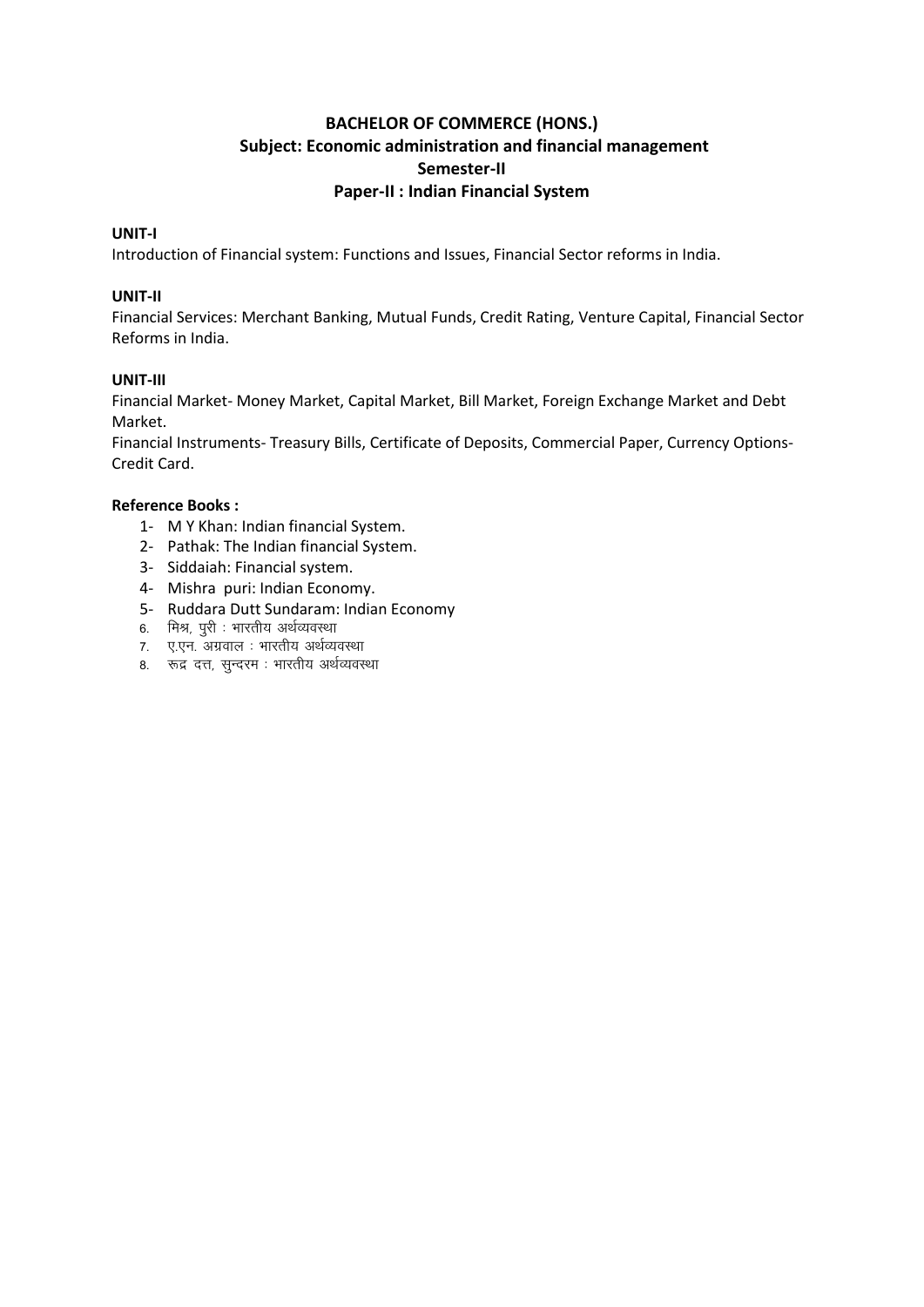#### **BACHELOR OF COMMERCE (HONS.) Subject: Economic administration and financial management Semester-II Paper-III : Business Finance**

#### **UNIT-I**

Meaning, Scope, Importance and limitations of Business Finance. Tasks and Responsibilities of Modern Finance Manager.

Financial Analysis: Financial Statements- Income Statement and Balance-Sheet. Techniques of Financial Analysis.

Working Capital Management- Concept and Significance, Determinants and Estimation of working Capital, Adequate Working Capital, Merits and Demerits.

#### **UNIT-II**

Sources of short-term and Long- term Finance. Equity versus Debt.

Elementary Study of Capital Budgeting including Methods of Evaluating Capital Expenditure proposals under uncertainty.

Dividend Policy.

#### **UNIT-III**

Cash Flow Analysis: Sources and Uses of Cash (AS-3). Leverages : Operating Leverage, Financial Leverage and Combined Leverage.

#### **Reference Books**

1. Agarwal, Agarwal : Financial Management

- 2. M.R. Agarwal : Financial Management
- 3. Ravi M. Kishore : Financial Management
- 4. Prasannchandra : Financial Management
- 5. R.P. Rustagi : Financial Management
- 6. Khan, Jain : Financial Management
- 7. I.M. Pandey : Financial Management
- $8$  अग्रवाल, अग्रवाल: वित्तीय प्रबन्ध
- $9$  एम.आर. अग्रवाल : वित्तीय प्रबन्ध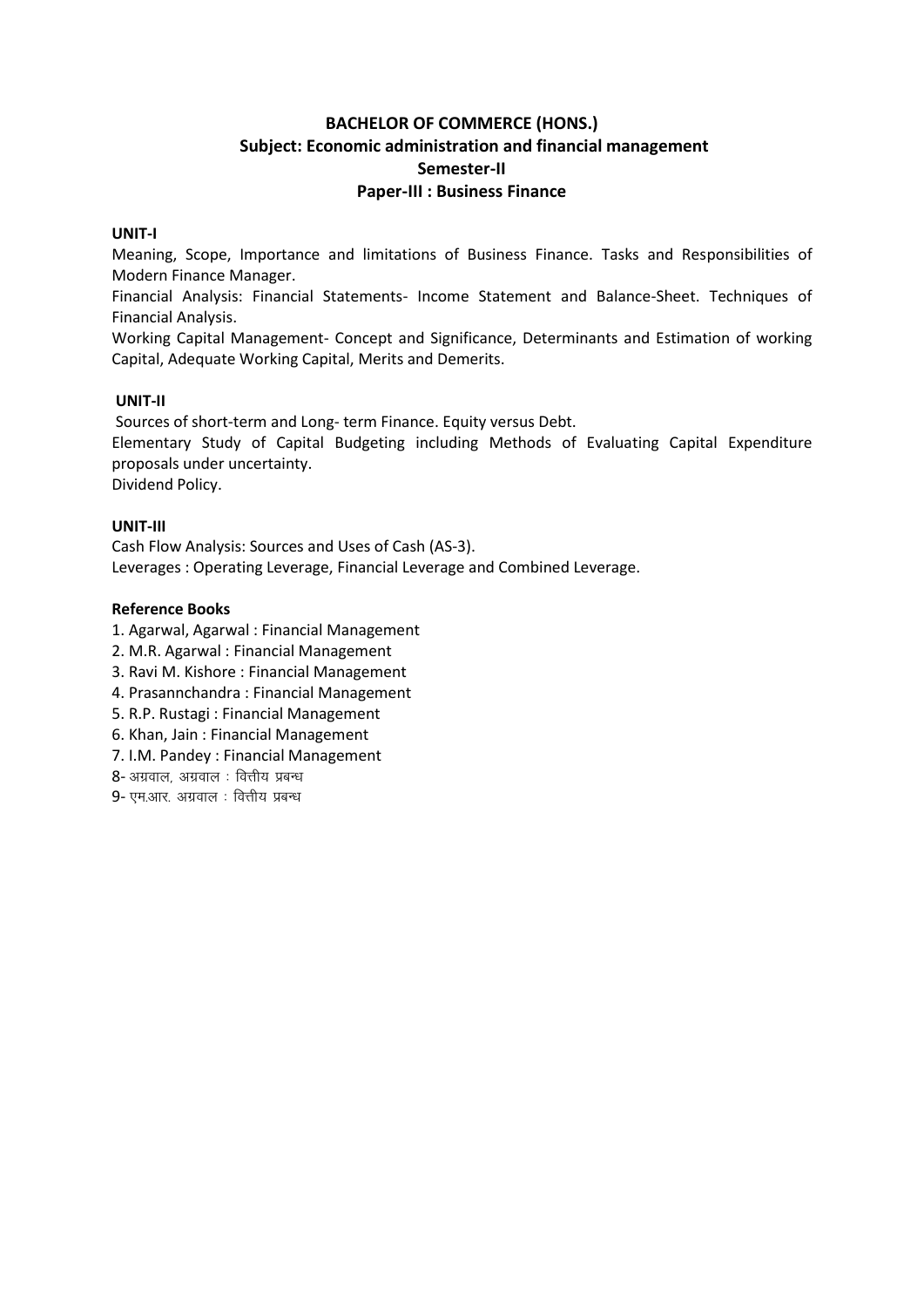#### **BACHELOR OF COMMERCE (HONS.) Subject: Economic administration and financial management Semester-II Paper -IV : Capital Expenditure Decisions**

#### **UNIT-I**

Capital expenditure planning phases, Qualitative factors and judgment, Strategic aspects of Investment decisions. Production decisions: Utilization of full production capacity. Starting a new product in place of old. Determination of product mix on the basis of key factor.

#### **UNIT-II**

Capital expenditure and Investment ranking techniques, Practical application of Payback. Average Rate of Return and Discounted cash flow (Time-adjusted) Techniques, Present value, Net present value, Profitability index, Cost-Benefit Analysis, Relation between Internal Rate of return and Terminal value method, Capital budgeting under uncertainty: Inflation, Deflation and Indexation visa-vis capital budgeting.

#### **UNIT-III**

Investment Decisions: Investment timing and duration, Replacement of an existing asset, Investment decisions under Inflation, Investment decisions under capital Rationing. Risk analysis in Capital budgeting: Nature of risk, conventional techniques to handle risk, Sensitivity analysis, Statistical techniques to handle risk, Decision trees for sequential investment decisions.

- 1. Agarwal, Vijay, Surolia : Business Budgeting
- 2. M.R. Agarwal : Business Budgeting
- $3.$  अग्रवाल, विजय, सुरोलिया: व्यावसायिक बजटन
- $4$  एम.आर. अग्रवाल : व्यावसायिक बजटन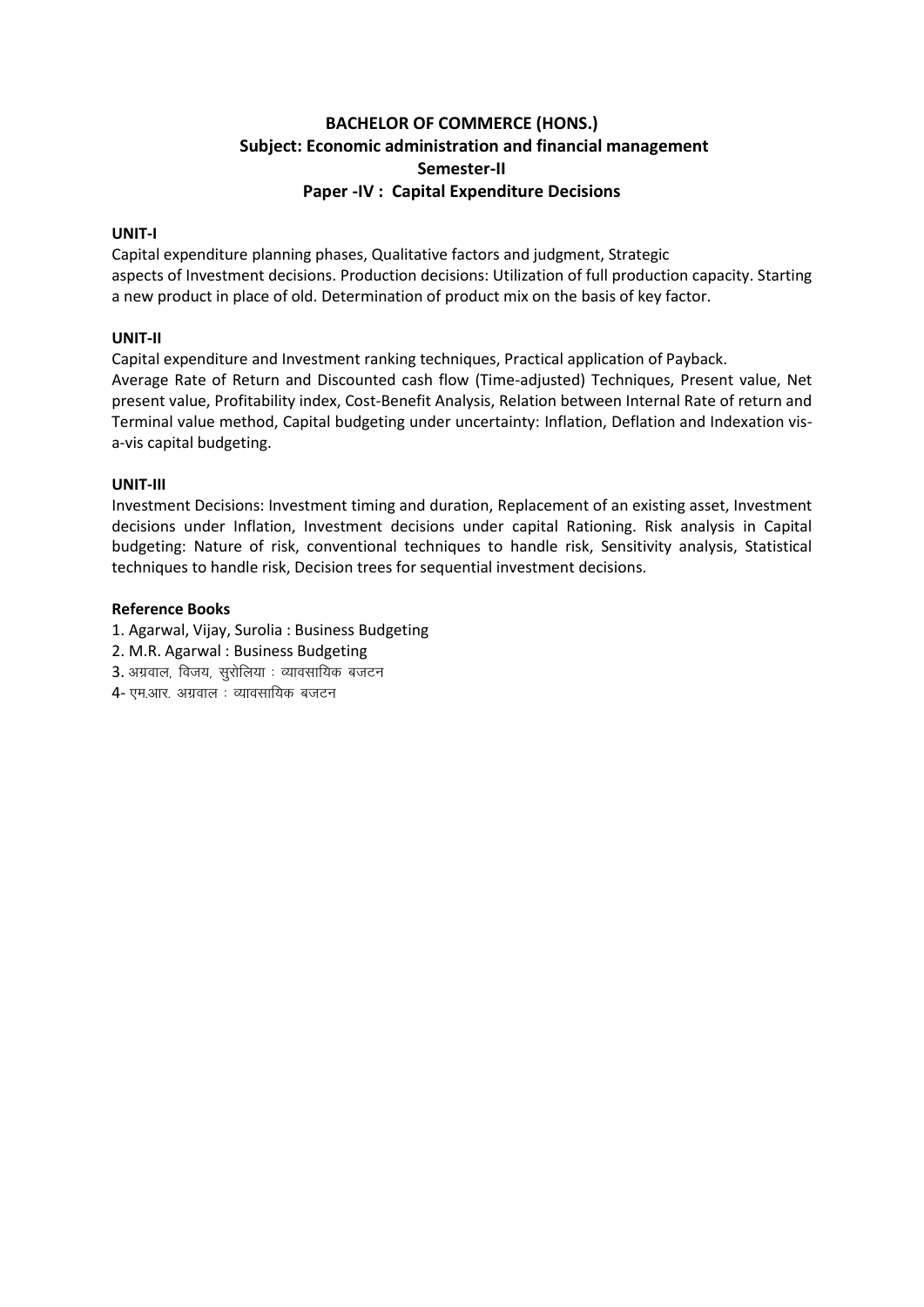## S.S. JAIN SUBODH P G (AUTONOMUS) COLLEGE, JAIPUR

#### **BACHELOR OF COMMERCE (HONS.)** Subject: Economic administration and financial management Semester-III Paper-I Theory and Practice of Economic Administration

#### UNIT-I

The Concept of Economic Administration: Nature, Scope, Objectives and Techniques of Economic Administration and Constitutional provisions in India.

Planning, Organization and Administration: Machinery for the Formulation, Implementation, Supervision, Co-ordination and National Institution for Transforming India (NITI AAYOG): Organization and Administration

#### UNIT-II

Economic Policies and Planning: meaning, objectives, Instruments and dimensions of Economic policy.

Administration of present Economic policies

Recent trends in Economic Planning

Economic Disparities in India.

Instruments of state regulation of economic Administration.

#### UNIT-III

The Concept of Financial Administration and Budget Administration: Scope, Process, Importance and principles of Financial and Budget Administration. Efficiency in Financial Administration. Centre, State and local Finances: their suggestions and recommendations for reforms.

#### **Reference Books**

1.R.C. Agarwal: Economics of Development and Planning

2.B.L. Mathur: Economic Policy and Administration

3.B.P.Gupta: Economic Planning.

4. मिश्र, पूरी : भारतीय अर्थव्यवस्था

5. ए.एन. अग्रवाल : भारतीय अर्थव्यवस्था

6. रूद्र दत्त, सुन्दरम: भारतीय अर्थव्यवस्था

7. ए.पी. सिंह : आर्थिक विकास एवं नियोजन

8. बी.एल. माथुर : आर्थिक नीति एवं प्रशासन

 $9.$  पी.एन. गौतम: वित्त प्रशासन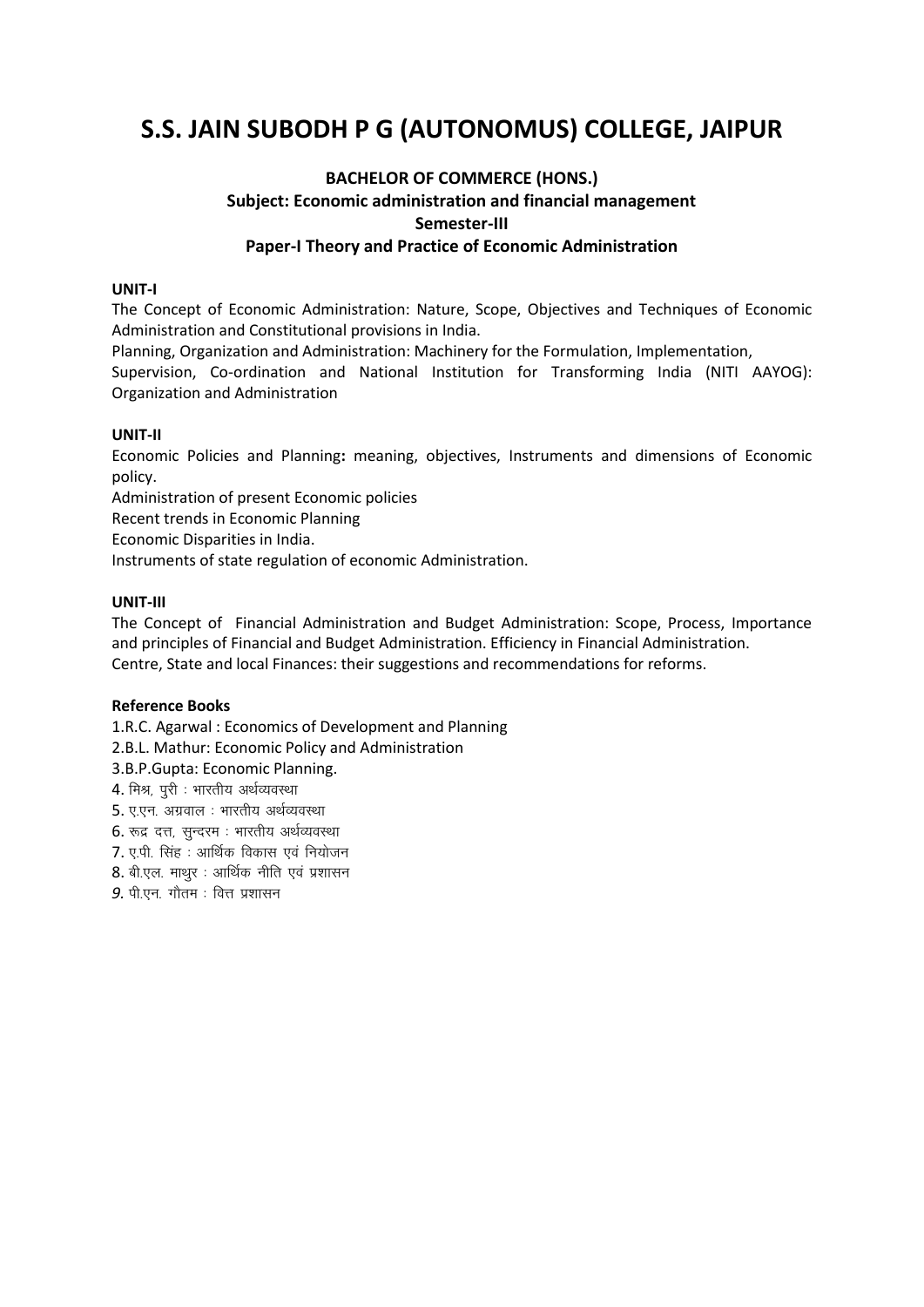#### **BACHELOR OF COMMERCE (HONS.) Subject: Economic administration and financial management Semester-III Paper-II Macro Economic Theory**

#### **UNIT-I**

Macro Economics- Meaning, Definition, Nature, Scope, Importance and Limitations and Types of Macro Economics-Macro Static, Macro Dynamic and Comparative Static. Concept of circular flow of Income.

#### **UNIT-II**

Classical Theory of Employment- A study of complete classical model, Say's Law, Criticism of classical theory.

Keynesian theory of Employment and Output- Aggregate Supply, Aggregate Demand, Effective Demand, Comparison between Classical and Keynesian contribution.

#### **UNIT-III**

Concept of Multiplier and Accelerator – Working of Multiplier, Assumptions of Multiplier, Leakages of Multiplier, Significance and Limitation of Multiplier

Inflation – Introduction, Meaning, Inflationary Gap, Effects and Control of Inflation.

Business Cycles – Meaning and Nature, Phases of Business Cycle – Recovery, Prosperity, Recession, Depression and Through.

- 1. Macro Economic analysis Edward Shapiro, Galgotia Publication, Delhi
- 2. Macro Economic theory M.L. Seth, Laxmi Narayan Agarwal, Agra
- 3. Macro economic Theory M.C. Vaish,WishwaPrakashan, New Delhi
- 4. Macro Economic Theory, H.L.Ahuja, S.Chand& Sons Publication, Delhi
- 5. Dipsey R.G and Cheystal, Principles of economy, Oxford university Press
- 6. Macro Economics: N.D. Mathur & Meenakshi anand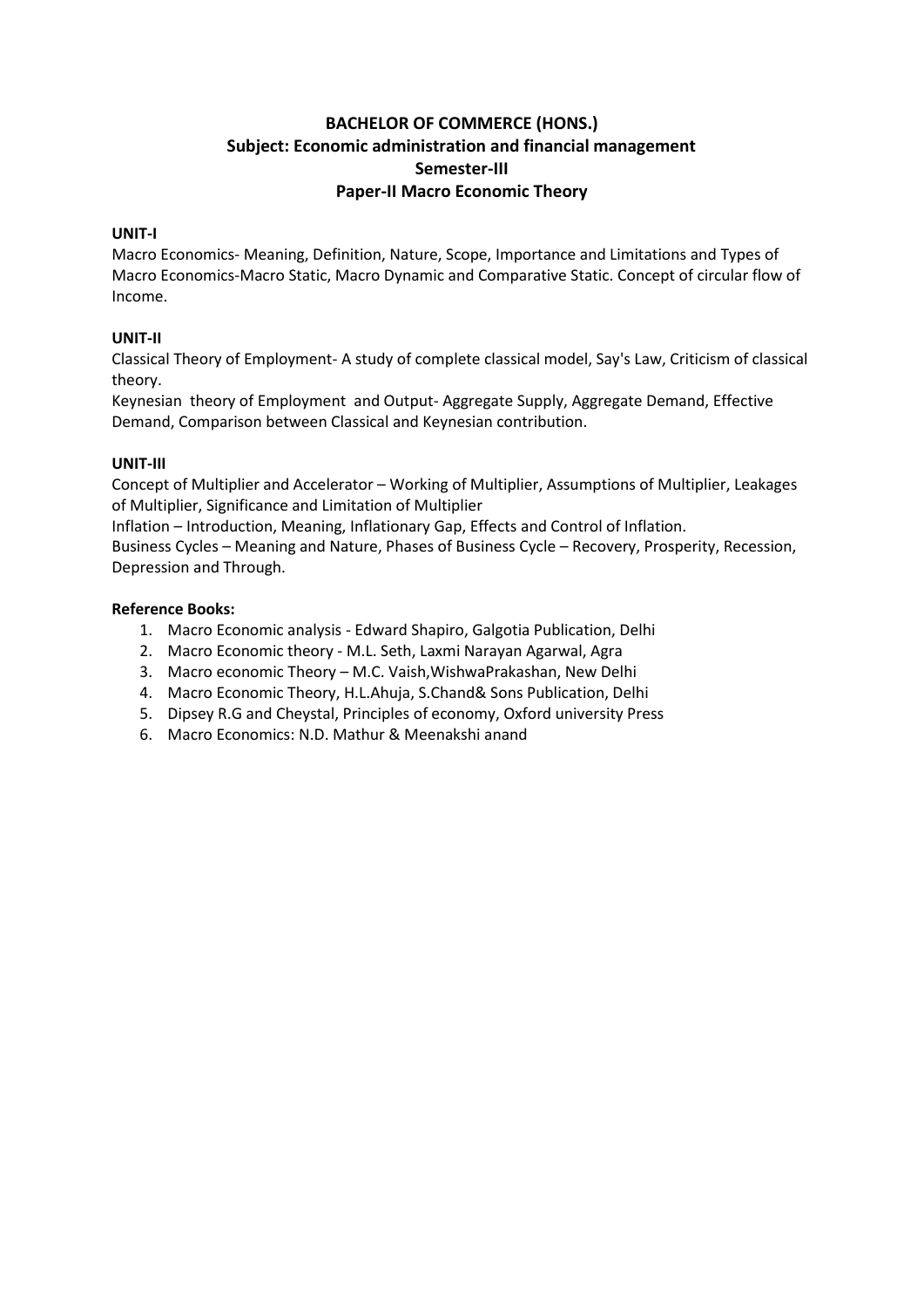### **BACHELOR OF COMMERCE (HONS.) Subject: Economic administration and financial management Semester-III Paper-III Project Planning And Production Decision**

#### **UNIT-I**

Define Project its objectives , Identification, Project Classification, and Parameters of Project Formulation. Generation and Screening of Project Ideas. Project planning- planning fundamentals, project master plan, Importance and techniques of project planning. Essentials of Good project planning. Project Life Cycle, project contracting.

#### **UNIT-II**

Production and production decisions: meaning of product, product decision areas: use of alternative production facilities, determination of the profitable level of production, utilization of full production capacity. Starting a new product in place of old. Determination of product mix on the basis of key factor.

Analysis of risk and uncertainty introduction, description of basic risk concept, risk evaluation approaches, sensitivity analysis and social cost benefit analysis, Value analysis: meaning and value analysis, objectives of value.

#### **UNIT-III**

Project Feasibility Study: Developing a project plan, market and technical analysis, financial analysis, evaluation of project proposals, risk analysis, sensitivity analysis, and social cost benefit analysis. PERT, CPM and Resource Allocation: Tools and techniques for scheduling development, crashing of network, Network Techniques for Projects: Developments of Project Network, Time Estimation, Determination of the Critical Path, Scheduling when Resources are Limited, PERT, CPM Model. Control of In-Progress Project.

- 1. M.R. Agarwal : Project Planning & Control
- 2. Agarwal, Mishra : Project Planning & Control
- 3. Vasant Desai : Project Planning
- 4. Prasan Chandra : Project Planning Analysis
- 5. B.B.Goyal : Project Maagement
- 6. R.L. Pitale : Project Appraisal Techniques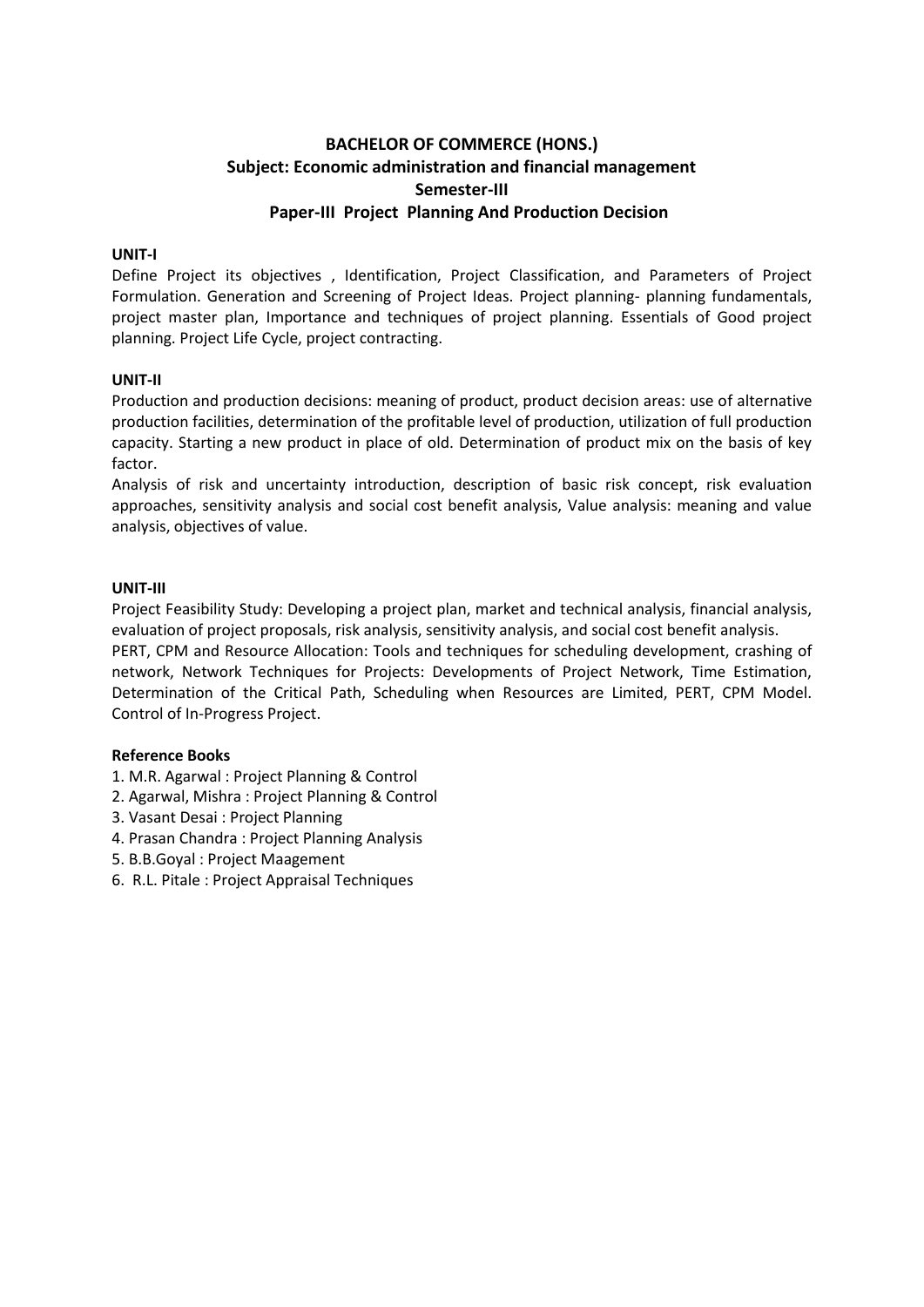#### **BACHELOR OF COMMERCE (HONS.) Subject: Economic administration and financial management Semester-III Paper-IV Development Banking**

#### **UNIT I**

Concept Of development banking, Objectives and functions of development banks Sources and uses of funds in development banks.

#### **UNIT II**

Development banking in India retrospect and prospect, procedure and documentation of their lending operation

#### **UNIT III**

Promotional role of development banks problems of development banks in India. Development v/s investment banks

- 1. Villiam diamond : Development Banks
- 2. Shirley Boskey : Problems and practice of development banks
- 3. Basu , S.K.: Theory and practice of development banks
- 4. कसल चौधरी बैंकिंग एवं वित्त
- 5. टंडन, माथुर : बैंकिंग एवं वित्त
- 6. गुप्ता, स्वामी एवं वशिष्ठ: बैंकिंग एवं वित्त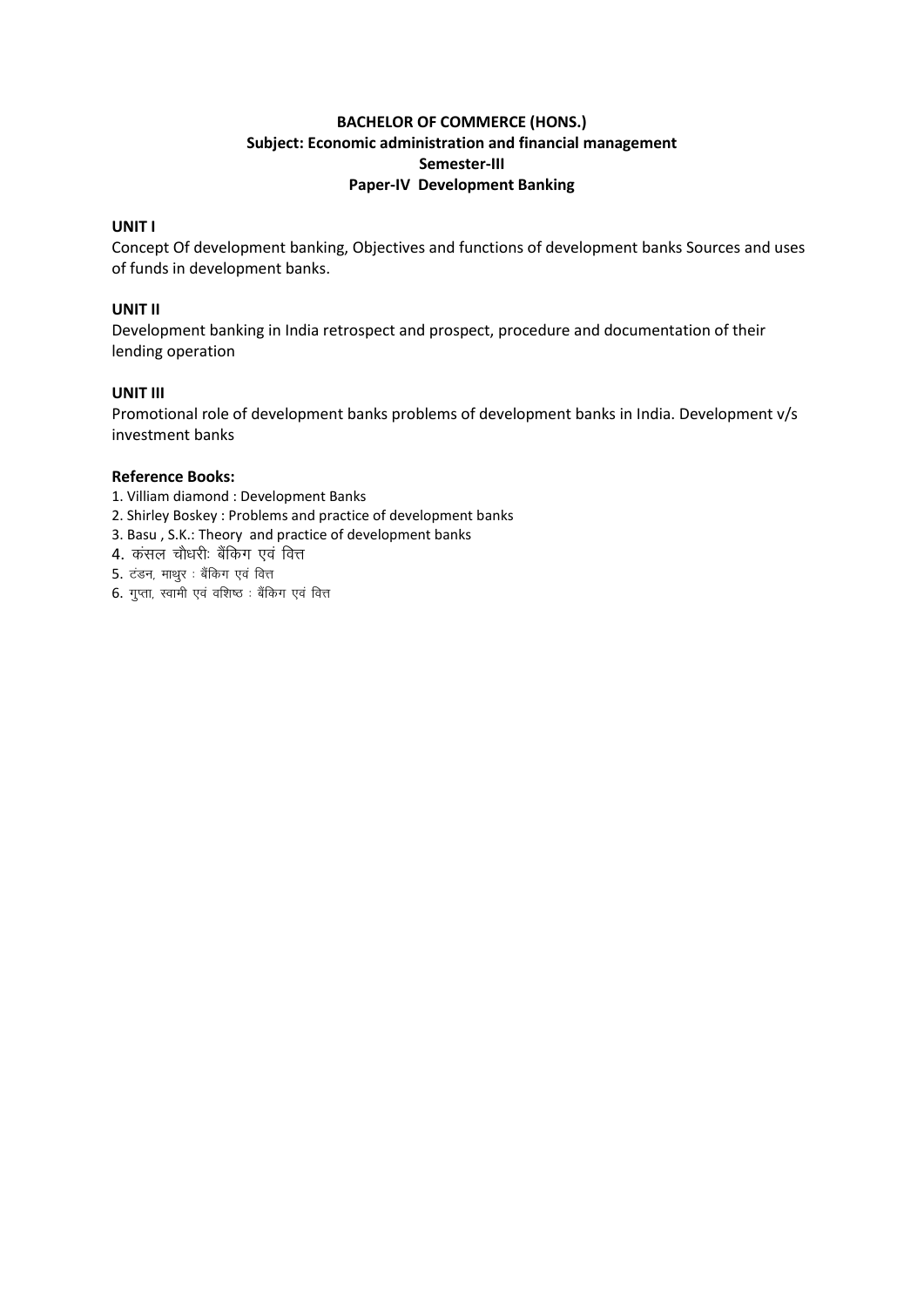#### **BACHELOR OF COMMERCE (HONS.)** Subject: Economic administration and financial management Semester-IV Paper-I Public Enterprises In India

#### UNIT-1

The Concept, Definitions, Characteristics, Role of Public Sector in Economic Development. Evaluation of Public Enterprises in India. Various problems- Financial-Technical-Marketing. Governing Board, Governing Company, Governing policy regarding Composition of Board. Delegation and Decentralization of Authority.

#### UNIT-II

Privatization and Disinvestment- meaning, need and obstacles to privatization in India. The concept, criteria of efficiency for public Enterprises. Public Control: Parliamentary control, Ministerial control, Audit Control.

#### UNIT-III

Autonomy and Accountability of Public Enterprises. Autonomy of PEs in India-Efforts made for granting more autonomy. Accountability of Public Enterprises. Accountability and Control-Rationale of Accountability. Need for balancing Autonomy and Accountability.

Parliament and Public Accountability: The role of Estimates Committee- Functions, constitutions and membership.

Economic Control. Types of Controls Applicable in a Planned Economy.

#### **Reference Books**

1.R.C. Agarwal: Economics of Development and Planning

- 2.B.L. Mathur: Economic Policy and Administration
- 3.B.P.Gupta: Economic Planning.
- 4. मिश्र, पुरी : भारतीय अर्थव्यवस्था
- 5. ए.एन. अग्रवाल : भारतीय अर्थव्यवस्था
- 6. रूद्र दत्त, सुन्दरम: भारतीय अर्थव्यवस्था
- 7. ए.पी. सिंह : आर्थिक विकास एवं नियोजन
- 8. बी.एल. माथर: आर्थिक नीति एवं प्रशासन
- 9. पी.एन. गौतम: वित्त प्रशासन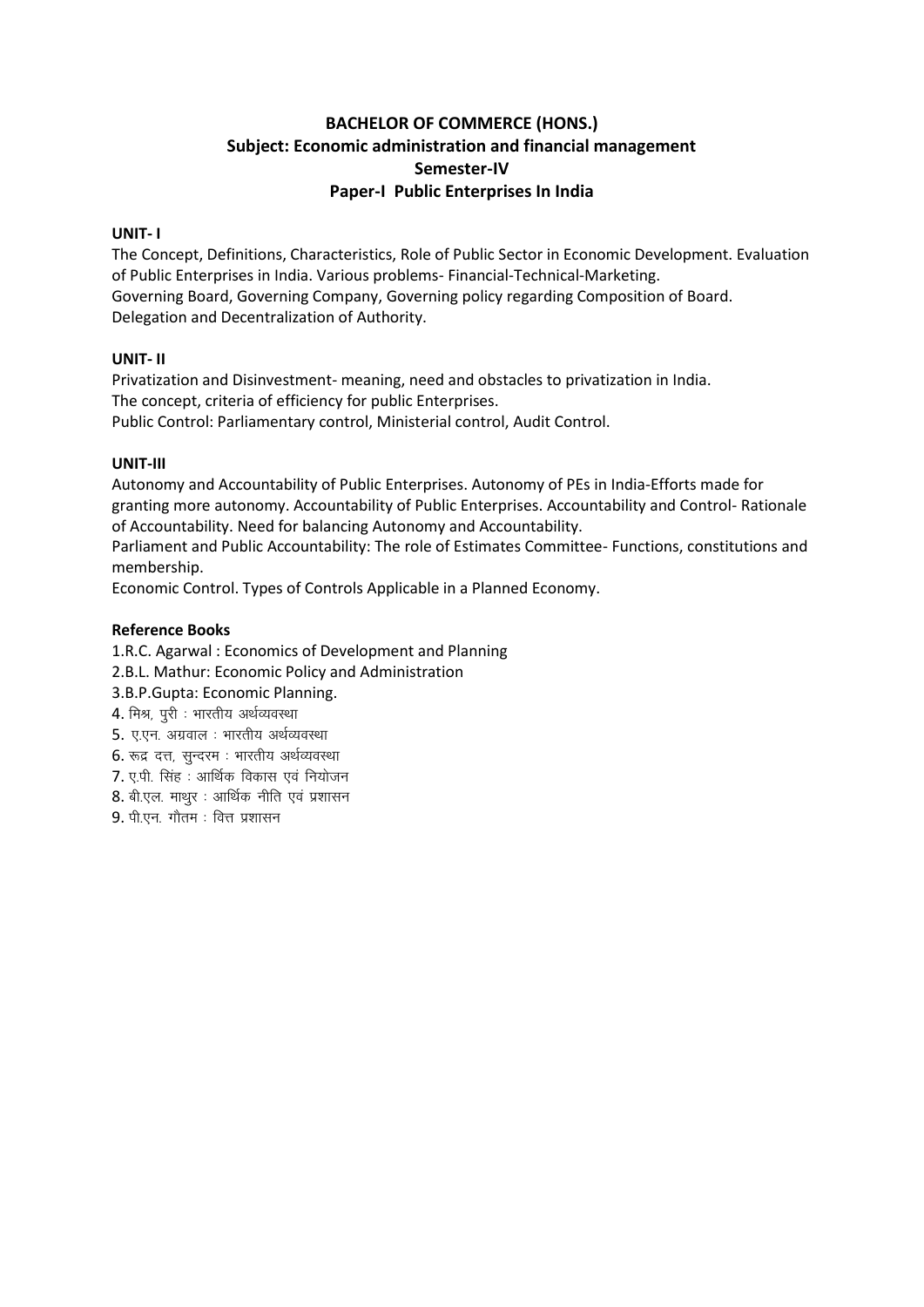#### **BACHELOR OF COMMERCE (HONS.) Subject: Economic administration and financial management Semester-IV Paper-II Monetary Economics**

#### **UNIT-I**

Money: Meaning, Types, Functions, Importance and Evils of Money. Money and a Near Moneycomparison.

Monetary Standard: Meaning and types, Importance of Monetary standard. Principle and Methods of Issuing Notes in India.

#### **UNIT-II**

Demand and Supply of Money- Factors affecting demand and supply of money. Supply of Money-Narrow Money and Broad Money. Velocity and Value of Money. Theories of Money- Quantity, Cambridge and Keynesian.

#### **UNIT-III**

Monetary Policy- Concept and instruments of Monetary policy. Current Monetary policy review. Concept of Demonetisation.

- 1. M.L.Seth, Monetary Economics- Educational Publishers, Agra
- 2. T.N.Hajela, Monetary Economics.,Konark Publishers Pvt. Ltd, Delhi
- 3. M.L.Jhingan, Money, Banking and International Trade,Vrinda Publication, Delhi
- 4. S.B.Gupta, Monetary Economics.,S.Chand& Co, New Delhi
- 5. MIthani.D.M, Money,Banking,International Trade and Public Finance., Himalayan Publication, New Delhi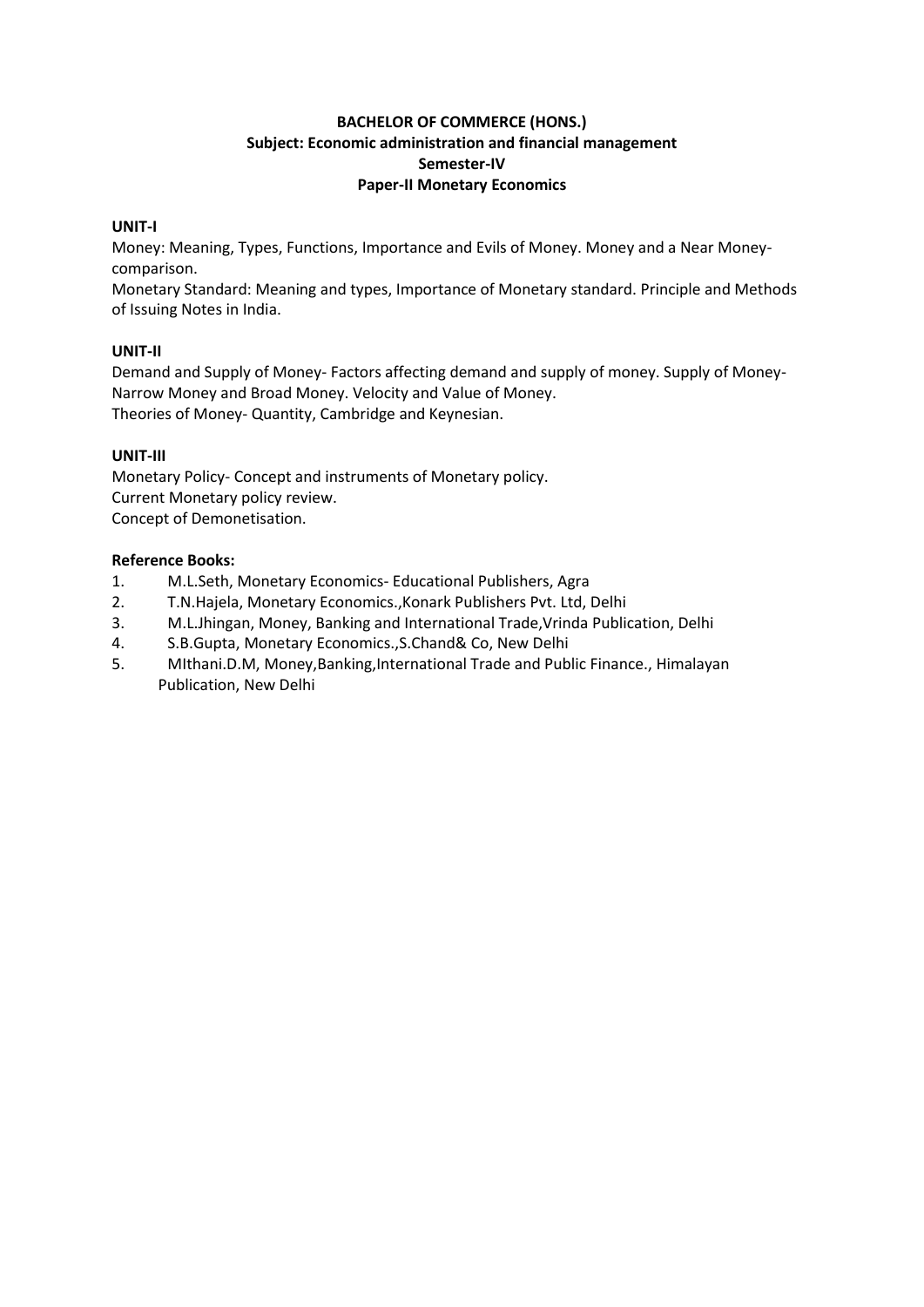#### **BACHELOR OF COMMERCE (HONS.) Subject: Economic administration and financial management Semester-IV PAPER-III - Project Management And Control**

#### **UNIT-I**

Project management: Definition, function, evolution of Project Management, traditional management v/s project management. Capital Investments: Importance and Difficulties, Types of Capital Investments, Phases of Capital Investments. Project Organization: Structure and responsibilities, responsibility matrix. The project management system, methodologies & System development cycle: system approach, system analysis, system development, the phases of system development life cycle.

#### **UNIT II**

Project cost estimation and budgeting. Shadow Pricing- concept, need for shadow pricing, Uses of shadow prices in planned economy. Limitations of Shadow Pricing. Cost of capital: computation of cost of debt, fund, preference share capital, equity share capital, retained earnings and weighted average cost of capital.

#### **UNIT-III**

Project control: Information monitoring, internal & external project control, cost accounting systems for project control, control process, performance analysis, variance limits, and issues in project control. Project Management Information System: Computer based tools, features of PMIS, using project management software (MS Projects). Project Evaluation, Reporting & Termination: Project reviews & reporting, closing the conract.

- 1. Prassanchandra : Project Planning, Analysis Selection, Financing Implementation and Review
- 2. M.R. Agarwal : Project Planning
- 3. Agarwal, Mishra : Project Planning
- 4. Vasant Desai : Project Planning
- 5. M. Mishra : Project Planning & Control
- 6. R.L. Pitale : Project Appraisal Techniques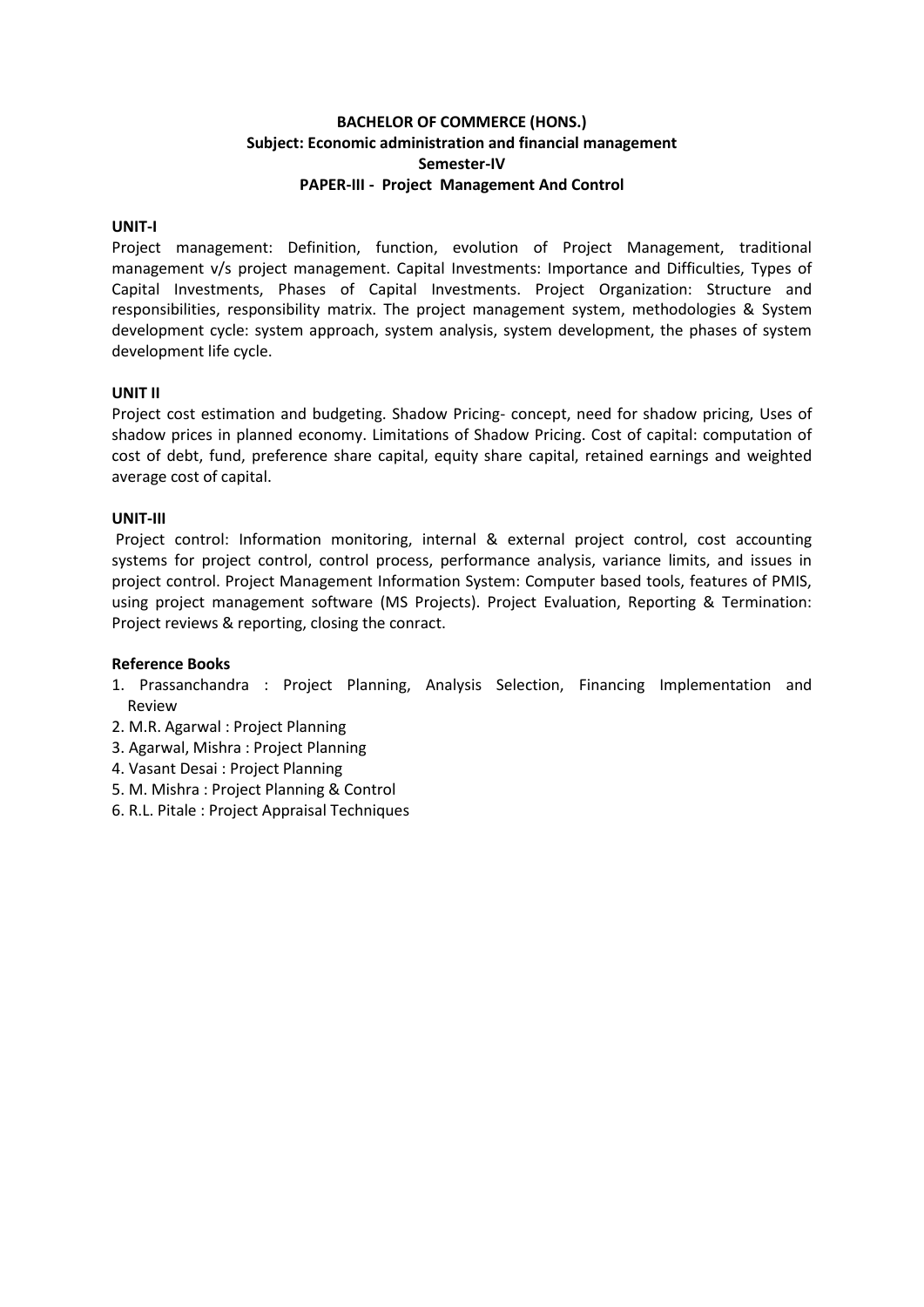#### **BACHELOR OF COMMERCE (HONS.) Subject: Economic administration and financial management Semester-IV Paper-IV Structure Of Financial Institutions**

#### **UNIT I**

Concept of financial institution, types of financial institution, regulatory institution financial intermediaries, non financial intermediaries others .

#### **UNIT II**

Institutional structure – Indian financial institution ,Development banks – IFCI , ICICI, SFCs , IDBI ; Investment institution – UTI and other mutual funds , Insurance organization – LIC, GIC

#### **UNIT III**

International financial institution: organization, management, and working of international financial institution – IMF, IBRD, IDF, ADB.

- 1. Gupta , L.C.: Changing structure of Industrial Finance in India
- 2. Vasant Desai: Development Banking in India
- 3. B.K. Choudary : Finance of Foreign Trade and Foreign Exchange.
- 4ण बरला अग्रवाल : अन्तर्राष्ट्रीय अर्थशास्त्र
- 5. M.C. Vaish : International Economics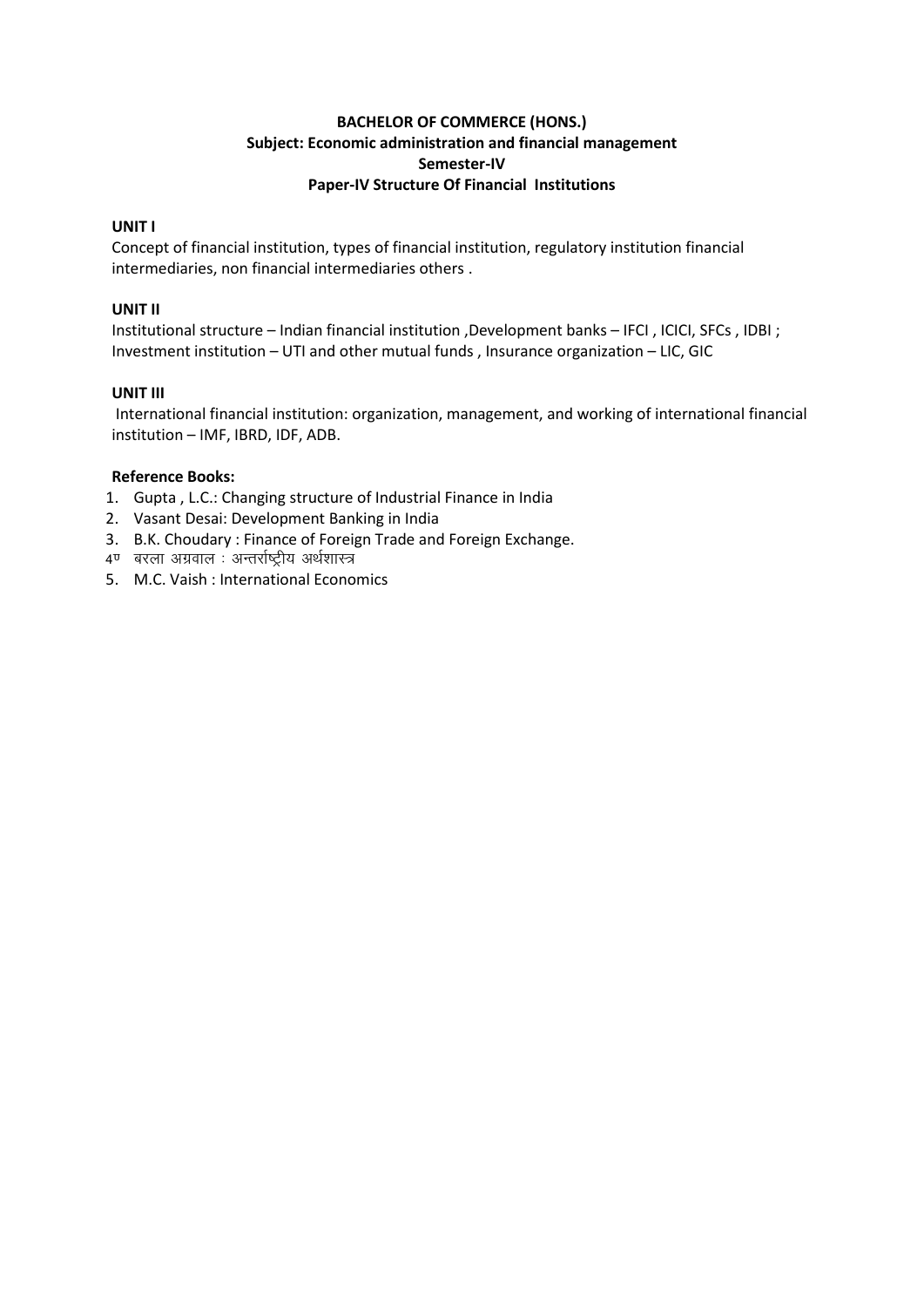## **S.S. JAIN SUBODH P G (AUTONOMUS) COLLEGE, JAIPUR**

#### **BACHELOR OF COMMERCE (HONS.) Subject: Economic administration and financial management Semester-V Paper-I International Trade and Finance**

#### **Unit-I**

Meaning and Importance of international finance, Methods of international payments,

#### **Unit-II**

Balance of Trade V/s Balance of payments, Causes of disequilibrium and their remedial measures. Preliminary Introduction to International Trade Theories, (Comparative Cost Theory and Modern Theory) Terms of Trade

#### **UNIT-III**

Documentary Credit (L.Cs.), Euro and EGM, Euro-Currency Market : Extent, Significance and Operation, Free Trade Zones.

- 1. S.K. Varghees : Finance of Foregin Trade adn Foreign Exchange.
- 2. B.K. Choudary : Finance of Foreign Trade and Foreign Exchange.
- 3<sup>0</sup> बरला अग्रवाल : अन्तर्राष्ट्रीय अर्थशास्त्र
- 4. M.C. Vaish : International Economics.
- 5. वैश्य और सिंह: अन्तर्राष्ट्रीय अर्थशास्त्र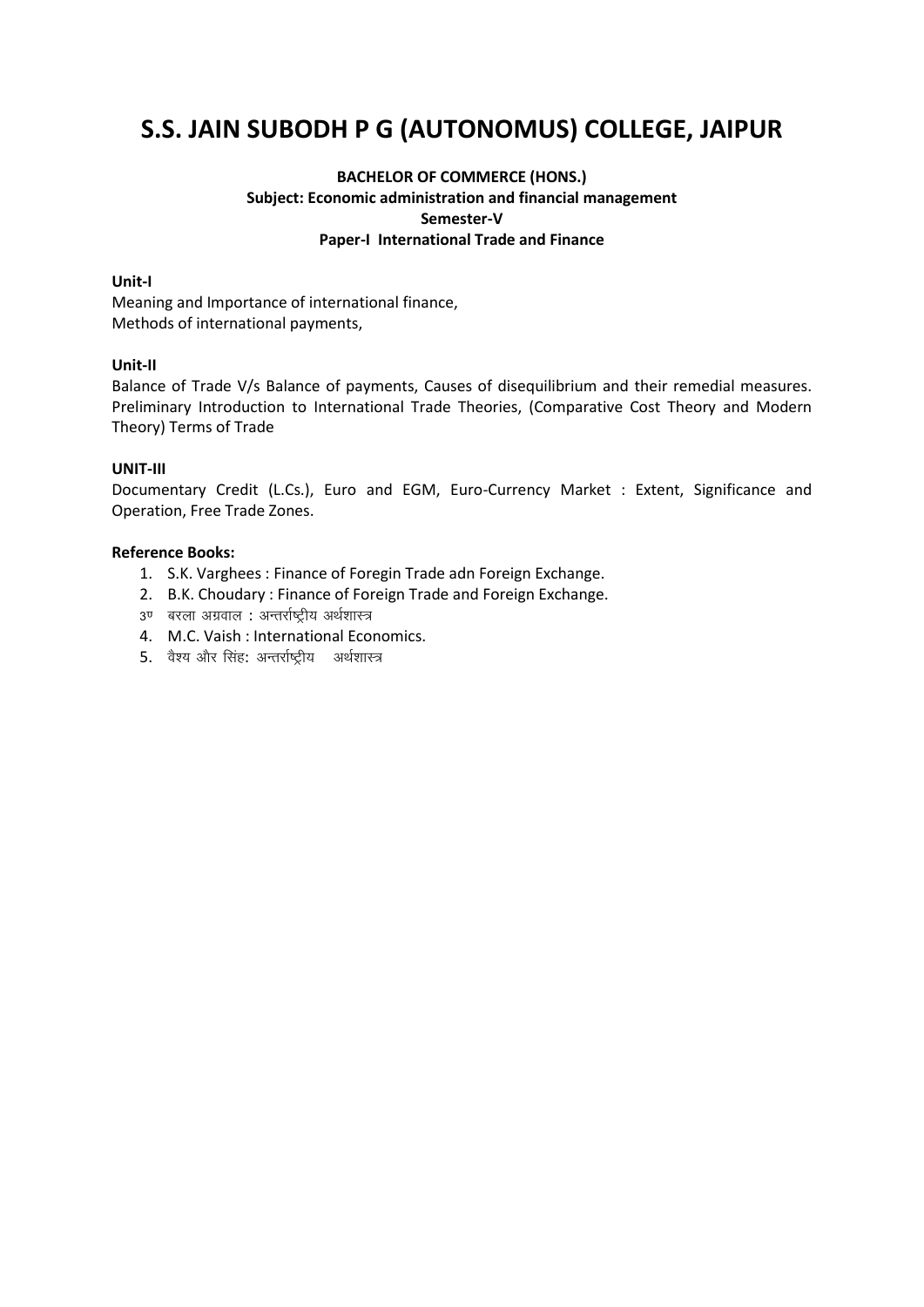#### **BACHELOR OF COMMERCE (HONS.)** Subject: Economic administration and financial management Semester-V **Paper-II Indian Economic Environment**

#### UNIT-I

Economic environment - Meaning, Factors affecting economic environment, Basic features of Indian economy, India in world economy.

Economic policies - Agriculture policy, Industrial policy, Commercial policy & Fiscal policy.

#### UNIT-II

Recent trends in Economic Planning, NITI AAYOG

#### UNIT-III

Significance of agriculture in Indian economy, and new agriculture strategy. Agriculture Finance (specially-Kisan Credit Card), nature of risk and uncertainty in agriculture, Measures to control risk and uncertainty. Agriculture & W.T.O.

- 1. Gupta, Swami, Vashistha: Economic Environment in India
- 2. N.D. Mathur: Economic Environment in India
- 3. Francis Cherunilam : Business Environment
- 4. Shaikh: Business Environment
- 5. गुप्ता, स्वामी वशिष्ठ : भारत में आर्थिक पर्यावरण
- 6. जाट, भिण्डा, वशिष्ठ, : भारत में आर्थिक पर्यावरण
- 7. एम.पी. सिंह : आर्थिक विकास एवं नियोजन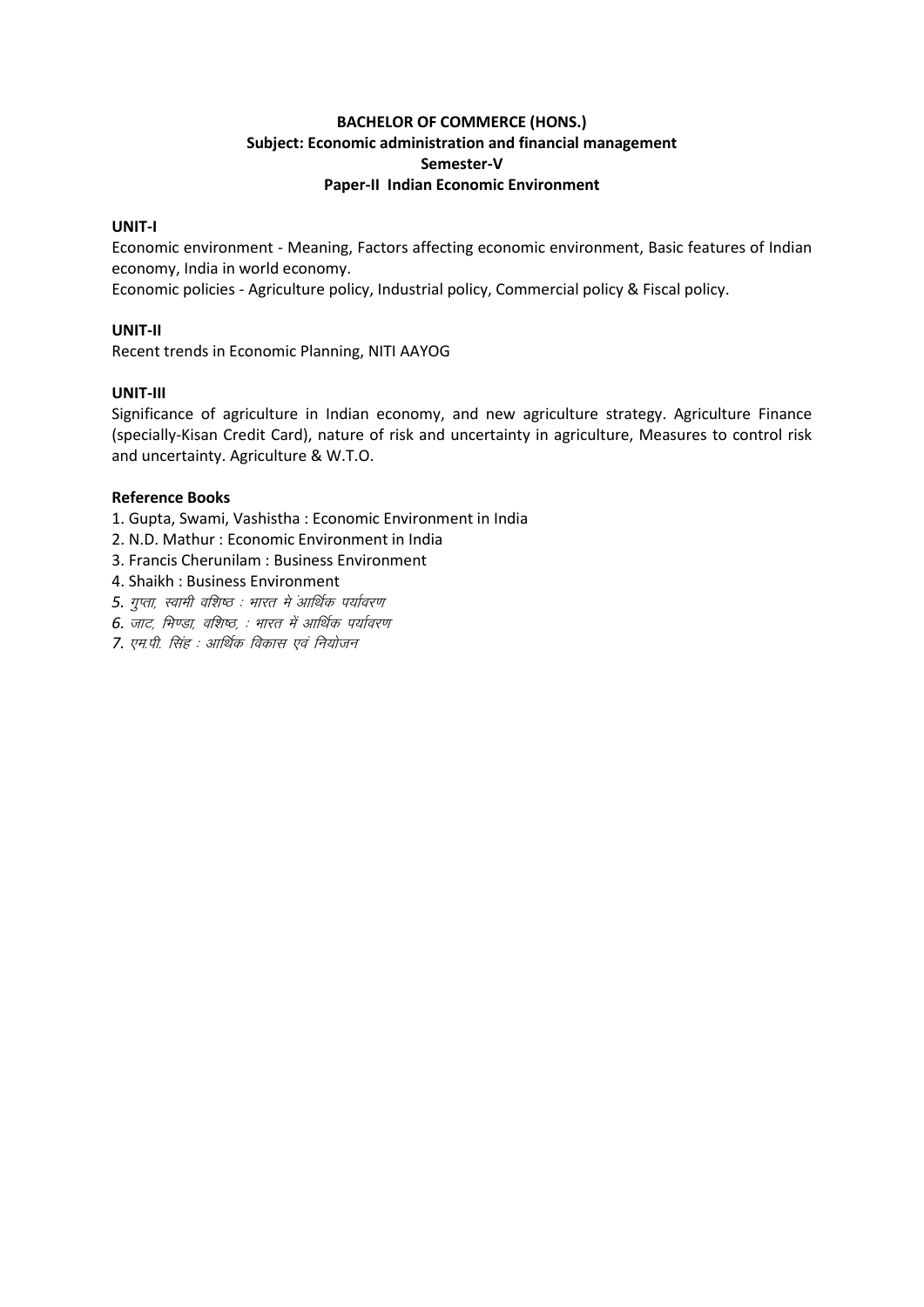#### **BACHELOR OF COMMERCE (HONS.) Subject: Economic administration and financial management Semester-V Paper-III Rural Development**

#### **UNIT-I**

Concept and Significance of Rural Development. Strategy of Rural Development : Current issues.

#### **UNIT-II**

Rural Development Administration : Rural Development Agencies.

Village level, Block level and District level Administration for Rural Development. District Rural Development Agencies.

Constitutional Provisions regarding Pacnhayti Raj. 73rd Constitution Amendment. Salient Features of Rajasthan Panchayati Raj Act. 1994.

#### **UNIT-III**

Rural Infrastructure Development : Rural Roads, Rural Markets, Electrification, Water Supply, Education and health.

Modernisation and commercialisation of Agriculture, Agriculture Price Policy role of Agricultural Costs and Price Commission ion agricultural development.

Rural Development programmes : MGREGA, Tribal Welfare, , Nature and forest conservation, Woman and child development. Main features and achievement of these schemes. **Reference Books:**

- 1. Gupta, Swami : Rural Development & Co-operation
- 2. C.M. Choudhary : Rural Development & Co-operation
- 3. Ruddar Dutt Sundaram : Indian Economy
- 4. T.N. Hazela : Principles, Problems, Practice of Co-operation
- 5. Agarwal, Mathur, Gupta : Co-operative Thought & Rural Development
- 6. Kunsal : Co-operative in India & Abroad
- 7. सी.एम. चौधरी : ग्रामीण विकास एवं सहकारिता
- $8.$  गुप्ता स्वामी : ग्रामीण विकास एवं सहकारिता
- $9.$  एन.एल. अग्रवाल : भारत मे कृषि का अर्थशास्त्र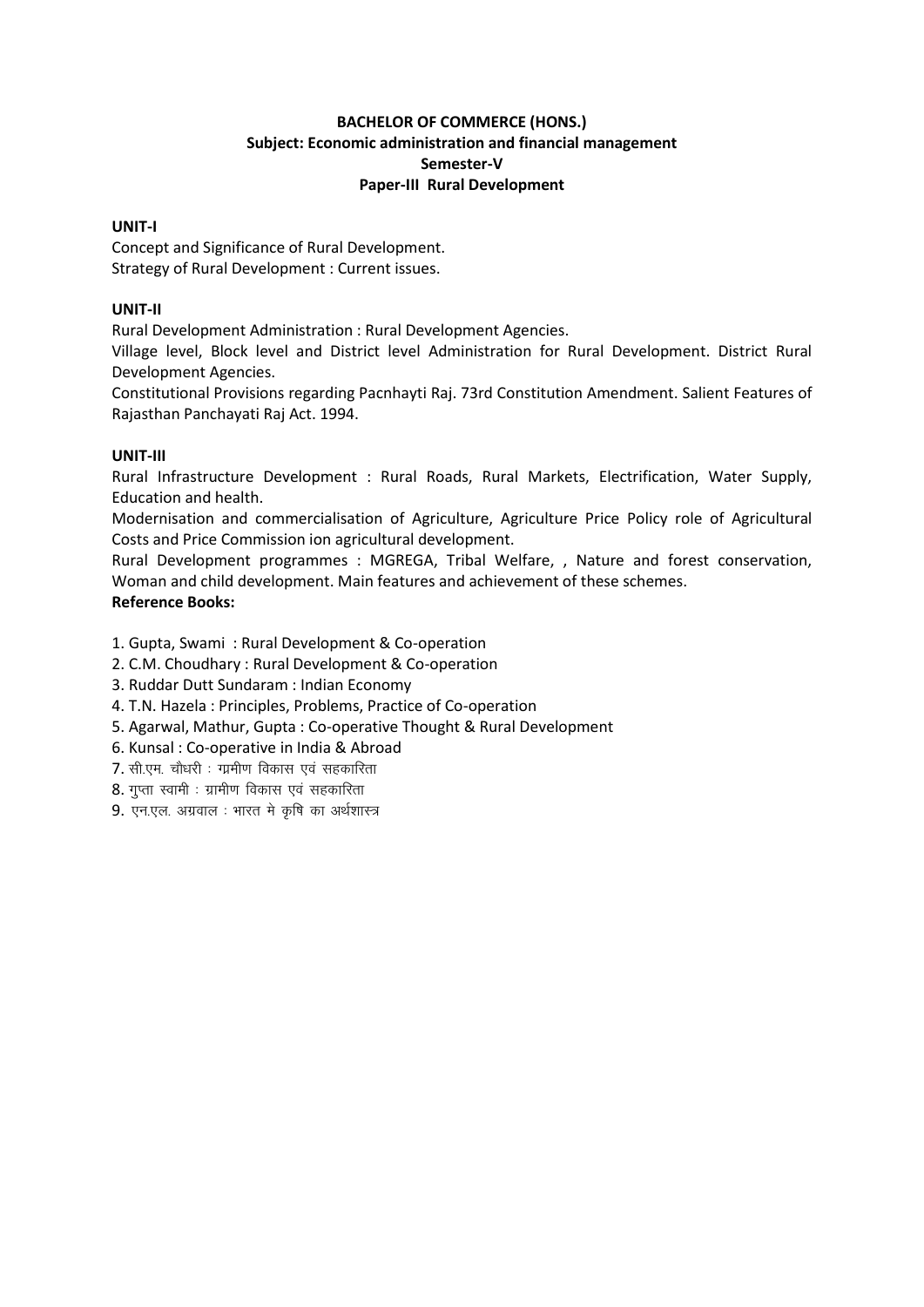#### **BACHELOR OF COMMERCE (HONS.) Subject: Economic administration and financial management Semester-V Paper-IV Public Finance**

#### **UNIT-I**

Public Finance -definition, meaning, scope, importance, nature, Difference between public and private finance, Components of Public Finance.

#### **UNIT-II**

Public expenditure, Canons of Public expenditure its Effects on production, major trends of Public expenditure, the Principal of maximum social advantage

#### **UNIT-III**

Taxation. Canons of Taxation, Effect of Taxation and social justice, Sources of revenue, Recent trends in Indirect taxation with reference to GST regime.

- 1. Gupta, Swami : Banking & Finance
- 2. Khanna, Tiwar, Jain : Banking & Finance
- 3. R.C. Agarwal : Pubic Finance
- 4. S.K. Singh : Public Finance, Theory & Practice
- $5.$  गुप्ता, स्वामी वशिष्ठ : बौकिंग एवं वित्त
- $6.$ खन्ना, तिवारी, जैन: बैंकिग एवं वित्त
- 7. जाट, तिवाडी, कन्सल : बैंकिग एवं वित्त
- 8.टण्डन, माथूर : बैंकिग एवं वित्त
- $9.$  जे.सी. पन्त: राजस्व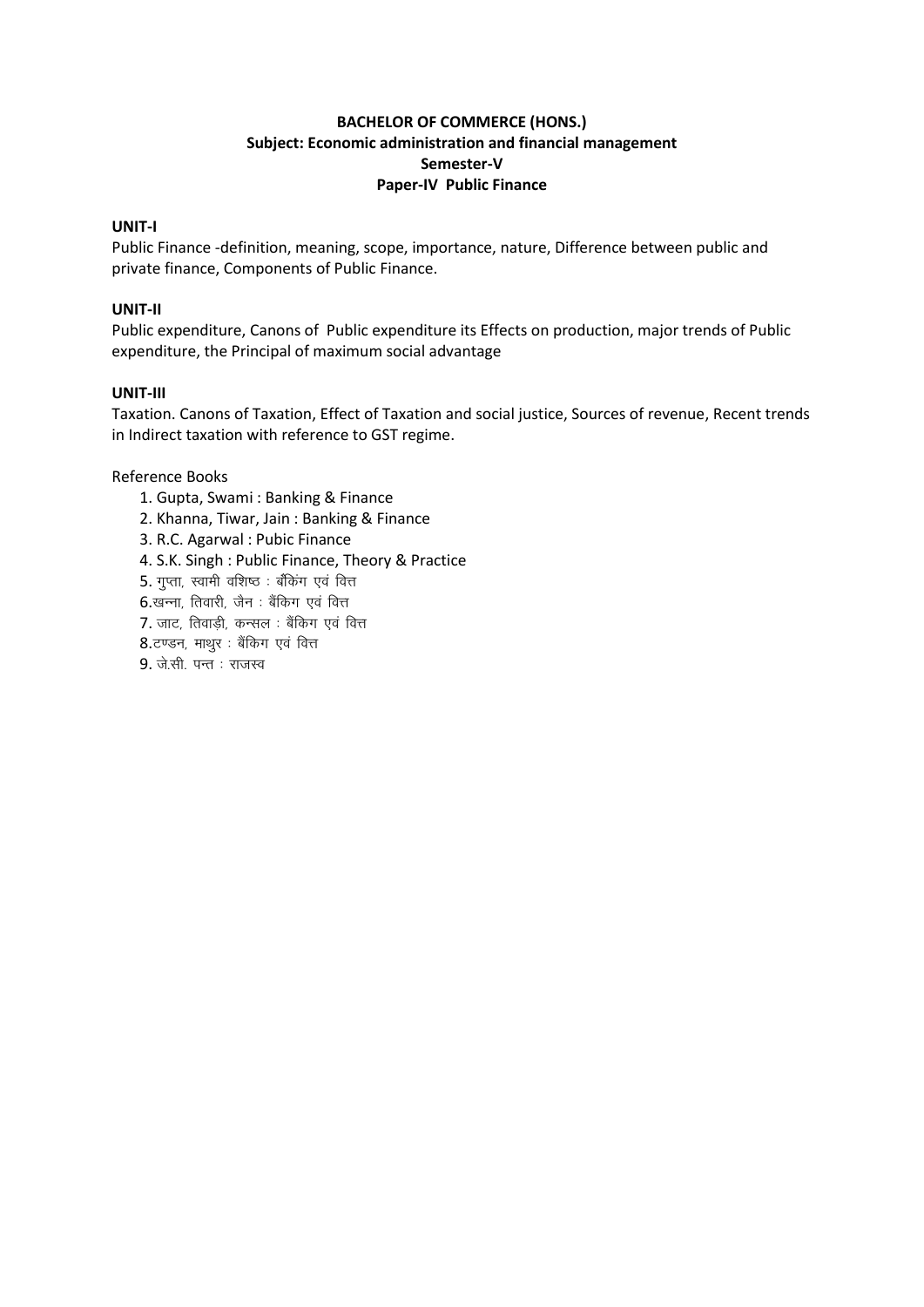#### **BACHELOR OF COMMERCE (HONS.)** Subject: Economic administration and financial management Semester-VI Paper-I Foreign Exchange

#### UNIT-I

The concept and importance of foreign exchange, Theories of Exchange rate Determination, Foreign Exchange rate-spot and forward rates, Fixed V/s Floating Exchange Rates.

#### UNIT-II

Arithmetic of Foreign Exchange. Computation of Spot and forward Exchange Rates. Types of bill buying and selling rates, chain rates, exchanges rates. Foreign exchange Risk and Exposure.

#### UNIT-III

Foreign assistance to Indian Problems & Future prospectus in the Indian Economic Development. Export Import Bank of India (EXIM BANK), E.C.G.C., UNCTAD, W.T.O.

#### **Book Recommended:**

- 1. S.K. Varghees: Finance of Foregin Trade adn Foreign Exchange.
- 2. B.K. Choudary: Finance of Foreign Trade and Foreign Exchange.
- 3ण बरला अग्रवाल : अन्तर्राष्ट्रीय अर्थशास्त्र
- 4. M.C. Vaish : International Economics.
- 5. वैश्य और सिंह: अन्तर्राष्ट्रीय अर्थशास्त्र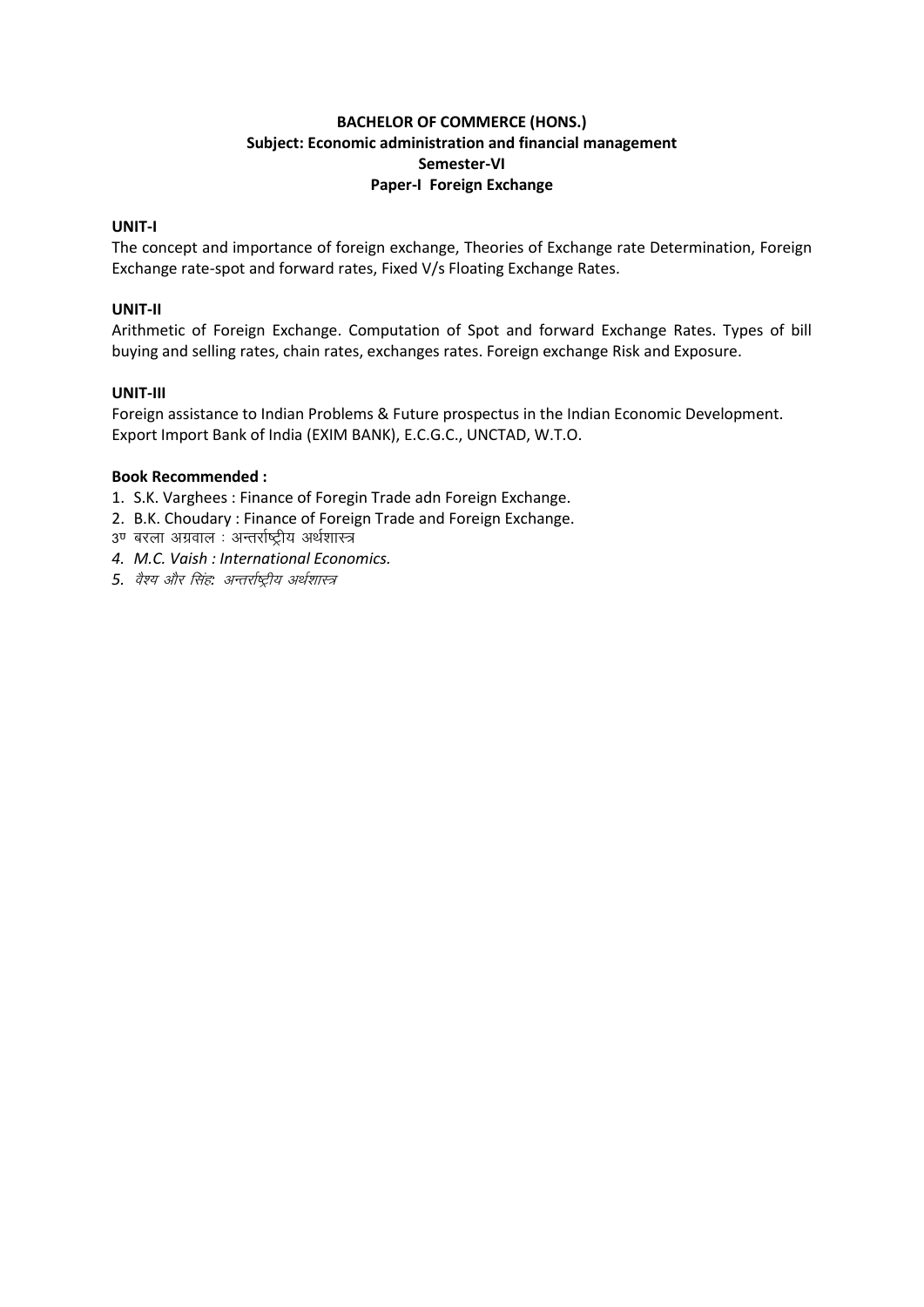#### **BACHELOR OF COMMERCE (HONS.)** Subject: Economic administration and financial management Semester-VI Paper-II Business Environment in India

#### UNIT-I

Industrial growth in India and prospects. Role of small scale industries and problems faced by them. Globalisation v/s small sector.

Role of Public sector in India and its problems. Concept of privatisation & disinvestment.

#### UNIT-II

Impact of liberalisation on Agricultural, Industrial and trade development, Globalisation & Swadeshi. Foreign Trade, volume composition and direction, Export promotion.

#### UNIT-III

Main features of Latest census and population policy in India. Indian Economic Problems: poverty, Unemployment, Economic disparties and population explosion.

- 1. Gupta, Swami, Vashistha: Economic Environment in India
- 2. N.D. Mathur: Economic Environment in India
- 3. Francis Cherunilam : Business Environment
- 4. Shaikh: Business Environment
- 5. गुप्ता, स्वामी वशिष्ठ : भारत में आर्थिक पर्यावरण
- 6. जाट, भिण्डा, वशिष्ठ, : भारत में आर्थिक पर्यावरण
- 7. एम.पी. सिंह : आर्थिक विकास एवं नियोजन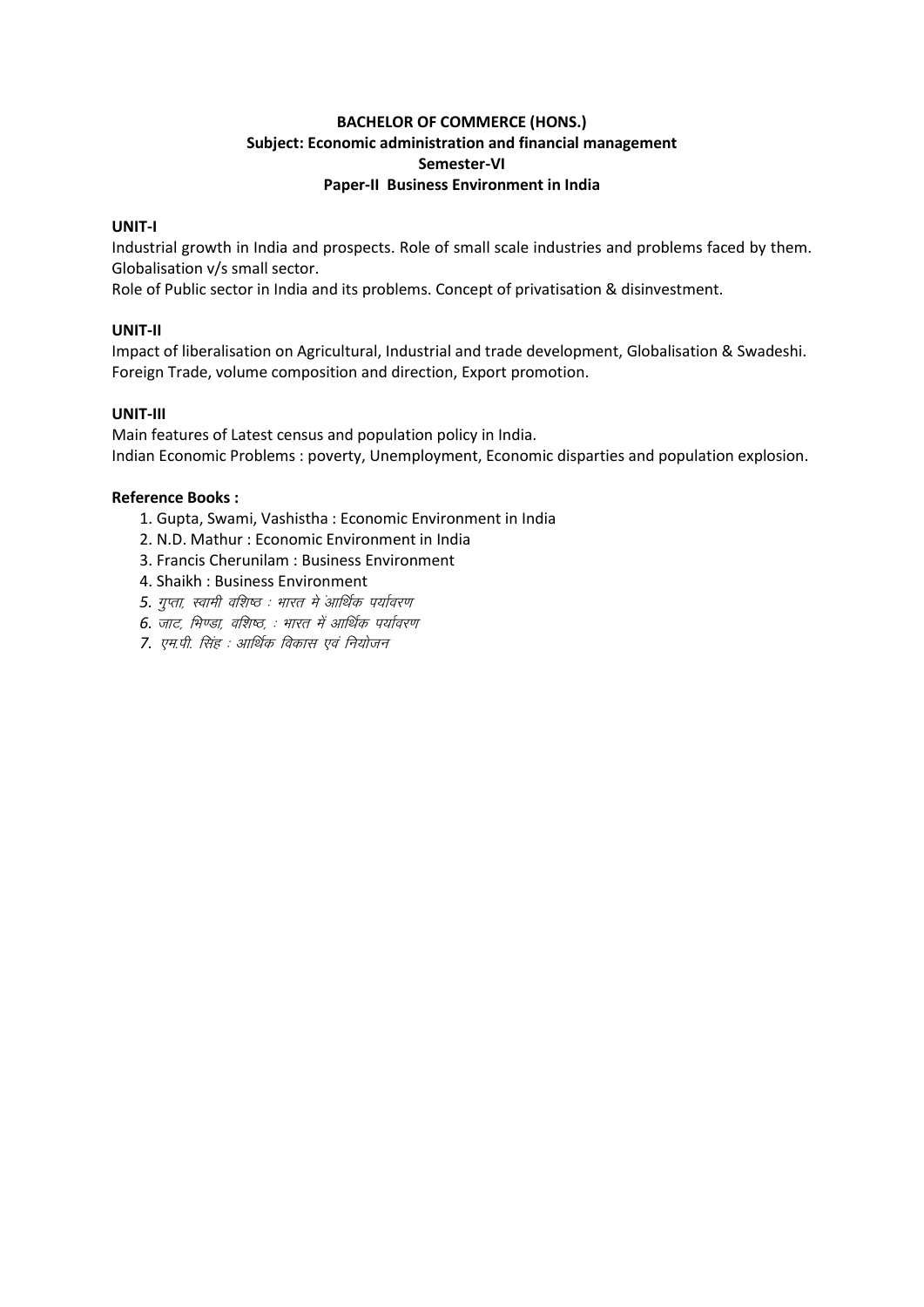#### **BACHELOR OF COMMERCE (HONS.) Subject: Economic administration and financial management Semester-VI Paper-III Principles of Co-operation**

#### **UNIT-I**

Concept of Co-operation, Principles of co-operation, An evaluation of co-operative principles and modifications there in from time to time. Co-operation v/s Capitalism and Socialism.

#### **UNIT-II**

Origin of Co-operative movement, Brief history in India and Abroad. Co-operative movement in Rajasthan.

Co-operative Marketing, Consumers and Industrial Cooperatives.

#### **UNIT-III**

State and cooperation. A study of Rajasthan State Co-operative Bank.(Apex Co-op Bankl) and RAJFED.

- 1. B.S. Mathur : Co-operation in india.
- 2. R.D. Bedi : Theory Historyand Practice of Co-operation.
- 3. F.R. Fay : co-operation at Home and Abroad.
- 4. B.S. Mathur: SAHKARITA
- 5. B.P. Gupta: SAHKARITA KE SIDDHANT ANVUM VYAVHAAR
- 6. B.P. Gupta: Rural Development and Co-Operation
- 7. V. Sharda : The Theory of Co-operation.